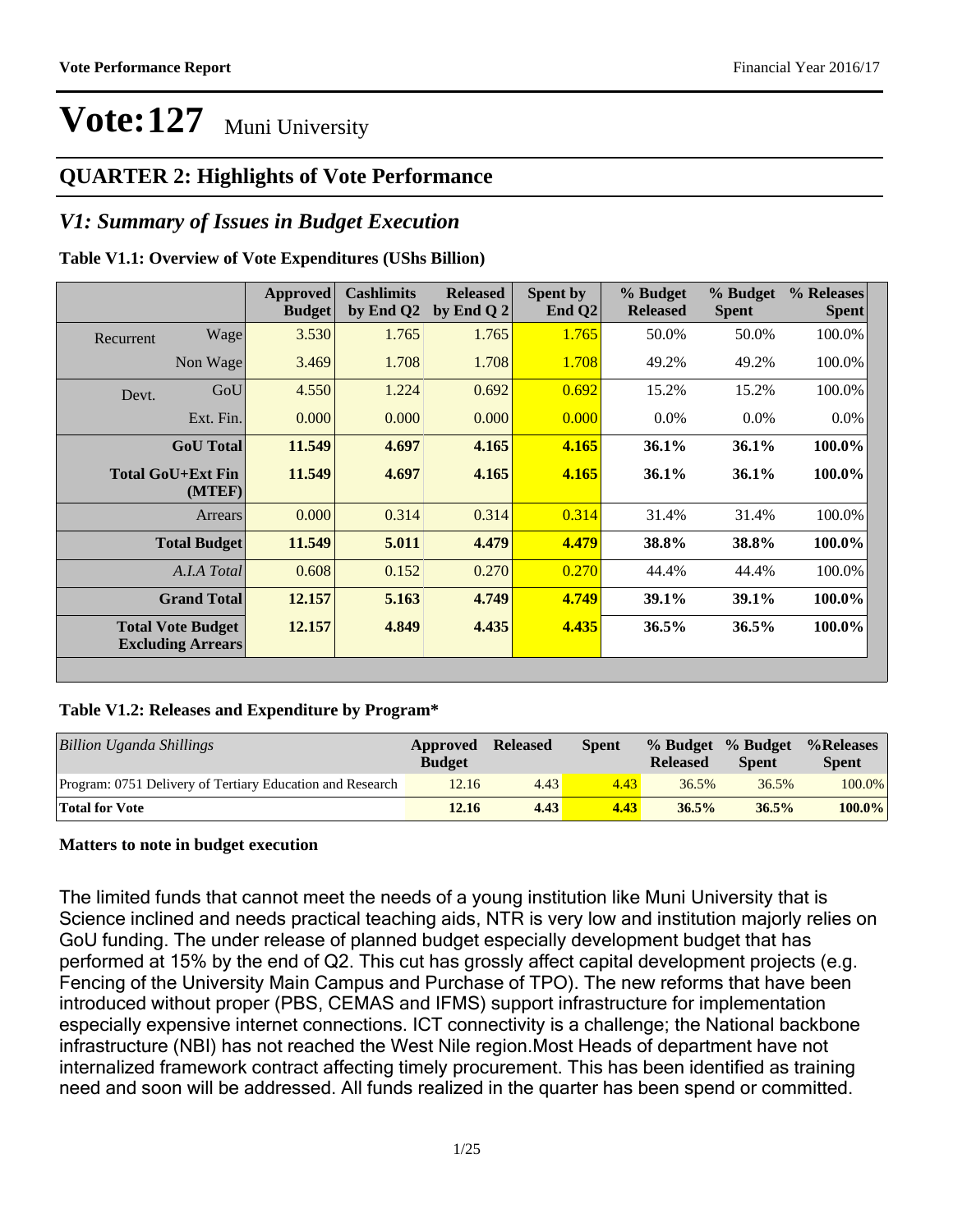### **QUARTER 2: Highlights of Vote Performance**

#### **Table V1.3: High Unspent Balances and Over-Expenditure in the Domestic Budget (Ushs Bn)**

| $(i)$ Major unpsent balances                                   |
|----------------------------------------------------------------|
| $(iii)$ Expenditures in excess of the original approved budget |

### *V2: Performance Highlights*

#### **Table V2.1: Key Vote Output Indicators and Expenditures\***

| <i>Vote. Vote Function</i><br><b>Key Output</b>             | <b>Approved Budget and</b><br><b>Planned outputs</b>                                                                                                                                                                                                                                     |  | <b>Cumulative Expenditure</b><br>and Performance                                                      | <b>Status and Reasons for</b><br>any Variation from Plans |                                                                                                                                                                                                                                                                                                      |                                                                                                   |  |
|-------------------------------------------------------------|------------------------------------------------------------------------------------------------------------------------------------------------------------------------------------------------------------------------------------------------------------------------------------------|--|-------------------------------------------------------------------------------------------------------|-----------------------------------------------------------|------------------------------------------------------------------------------------------------------------------------------------------------------------------------------------------------------------------------------------------------------------------------------------------------------|---------------------------------------------------------------------------------------------------|--|
| Programme: 0751 Delivery of Tertiary Education and Research |                                                                                                                                                                                                                                                                                          |  |                                                                                                       |                                                           |                                                                                                                                                                                                                                                                                                      |                                                                                                   |  |
| Output: 075101 Teaching and Training                        |                                                                                                                                                                                                                                                                                          |  |                                                                                                       |                                                           |                                                                                                                                                                                                                                                                                                      |                                                                                                   |  |
| Description of Performance:                                 | Conduct 34 weeks of lecture for<br>300 Government sponsored<br>students and 48 privately<br>sponsored students, prepare and<br>conduct examinations for 348<br>students.<br>Admit 108 New Government and<br>40 private students,<br>Introduce Bachelors of Nursing<br>Sciences and Bache |  | Information science.<br>programs.<br>4 progressive assessments<br>conducted in all programs<br>salary |                                                           | 17 weeks of lectures conducted for<br>all the four programs of Nursing,<br>Education, Computer science and<br>338 students registered for the four<br>34 Academic staff paid monthly<br>1 Semester Examination (i.e. first<br>Semester) conducted. 86 ISM and<br>ITM final year projects supervised. | Inadequate equipment for practical<br>although the procurement process<br>has now been initiated. |  |
| Performance Indicators:                                     |                                                                                                                                                                                                                                                                                          |  |                                                                                                       |                                                           |                                                                                                                                                                                                                                                                                                      |                                                                                                   |  |
| No. of Students taught 348                                  |                                                                                                                                                                                                                                                                                          |  | 338                                                                                                   |                                                           |                                                                                                                                                                                                                                                                                                      |                                                                                                   |  |
| Proportion of students sitting 100<br>Semester examinations |                                                                                                                                                                                                                                                                                          |  | 99                                                                                                    |                                                           |                                                                                                                                                                                                                                                                                                      |                                                                                                   |  |
| Output Cost: UShs Bn:                                       |                                                                                                                                                                                                                                                                                          |  | 1.509 UShs Bn:                                                                                        | 50.0%<br>0.754 % Budget Spent:                            |                                                                                                                                                                                                                                                                                                      |                                                                                                   |  |
| Output: 075103 Outreach                                     |                                                                                                                                                                                                                                                                                          |  |                                                                                                       |                                                           |                                                                                                                                                                                                                                                                                                      |                                                                                                   |  |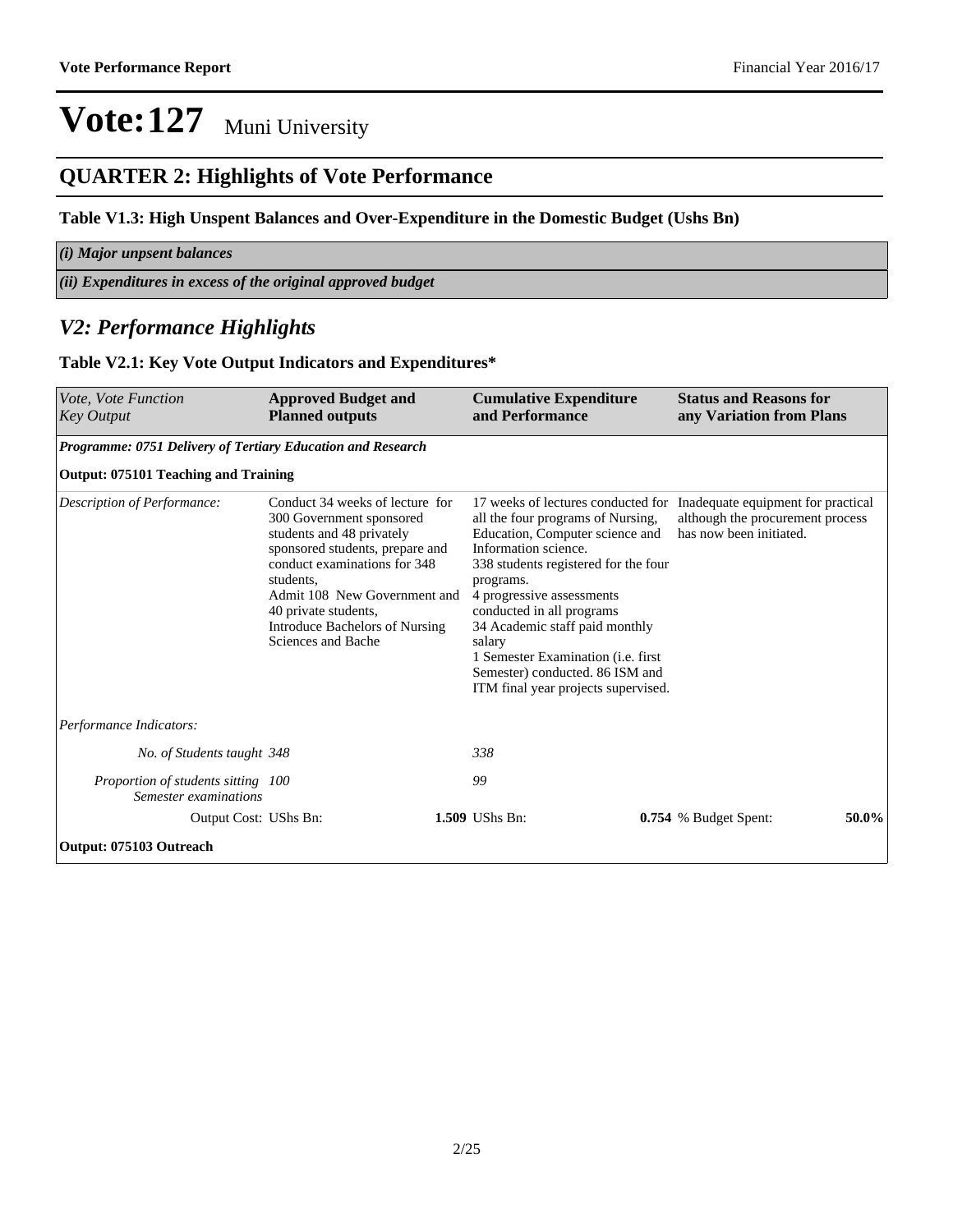## **QUARTER 2: Highlights of Vote Performance**

| Vote, Vote Function<br><b>Key Output</b>         | <b>Approved Budget and</b><br><b>Planned outputs</b>                                                | <b>Cumulative Expenditure</b><br>and Performance                                                                                                                                                                                                                                                                                                                                                                                                                                                                                                                    | <b>Status and Reasons for</b><br>any Variation from Plans                                                           |
|--------------------------------------------------|-----------------------------------------------------------------------------------------------------|---------------------------------------------------------------------------------------------------------------------------------------------------------------------------------------------------------------------------------------------------------------------------------------------------------------------------------------------------------------------------------------------------------------------------------------------------------------------------------------------------------------------------------------------------------------------|---------------------------------------------------------------------------------------------------------------------|
| Description of Performance:                      | ICT problems identified and<br>defined.<br>of ICT                                                   | programs in the University.<br>Comminity trained in effective use 5 online newsletters initiated and<br>distributed.<br>1 supplement published in the print<br>media on current programs in the<br>University.<br>1 open day organized for<br>exhibition of innovation to the<br>public.<br>Draft Media policy guidelines<br>developed and submitted to legal<br>office.<br>4 A' level school students hosted<br>for career guidance.<br>19 Primary School Head teachers<br>from Jinja Municipality hosted for<br>sensitization on programmes in the<br>University. | 2 Radio talk shows held on current Not many stakeholders have access<br>or are accessing the University<br>website. |
| Performance Indicators:                          |                                                                                                     |                                                                                                                                                                                                                                                                                                                                                                                                                                                                                                                                                                     |                                                                                                                     |
| Output Cost: UShs Bn:                            |                                                                                                     | 0.440 UShs Bn:                                                                                                                                                                                                                                                                                                                                                                                                                                                                                                                                                      | 50.0%<br>0.220 % Budget Spent:                                                                                      |
| <b>Output: 075104 Students' Welfare</b>          |                                                                                                     |                                                                                                                                                                                                                                                                                                                                                                                                                                                                                                                                                                     |                                                                                                                     |
| Description of Performance:                      | Pay Living out allowance to 300<br>Government sponsored students<br>allowance and faculy allowances | 261 government sponsored<br>students registered and paid living<br>allowances.<br>8 student hostels inspected<br>Private food vendor's facilities<br>inspected and recommended.<br>17 sanitary disposable bins<br>procured for female staff and<br>students.<br>386 students, staff and members of<br>community medically screened and<br>vaccinated against Hepatitis B.<br>1 student affairs committee<br>meeting held and report produced.<br>68 students counseled.<br>1 week orientation conducted for<br>first years.                                         | Turn up of students in some of the<br>planned activities is low since they<br>are all nonresident.                  |
| Performance Indicators:                          |                                                                                                     |                                                                                                                                                                                                                                                                                                                                                                                                                                                                                                                                                                     |                                                                                                                     |
| No. of students paid living out 292<br>allowance |                                                                                                     | 261                                                                                                                                                                                                                                                                                                                                                                                                                                                                                                                                                                 |                                                                                                                     |
| Output Cost: UShs Bn:                            |                                                                                                     | 0.919 UShs Bn:                                                                                                                                                                                                                                                                                                                                                                                                                                                                                                                                                      | 0.459 % Budget Spent:<br>50.0%                                                                                      |
| <b>Program Cost:</b>                             | UShs Bn:                                                                                            | 11.549 UShs Bn:                                                                                                                                                                                                                                                                                                                                                                                                                                                                                                                                                     | 12.4%<br>1.434 % Budget Spent:                                                                                      |
| <b>Total Cost for Vote:</b>                      | UShs Bn:                                                                                            | 11.549 UShs Bn:                                                                                                                                                                                                                                                                                                                                                                                                                                                                                                                                                     | 12.4%<br>1.434 % Budget Spent:                                                                                      |

#### **Performance highlights for the Quarter**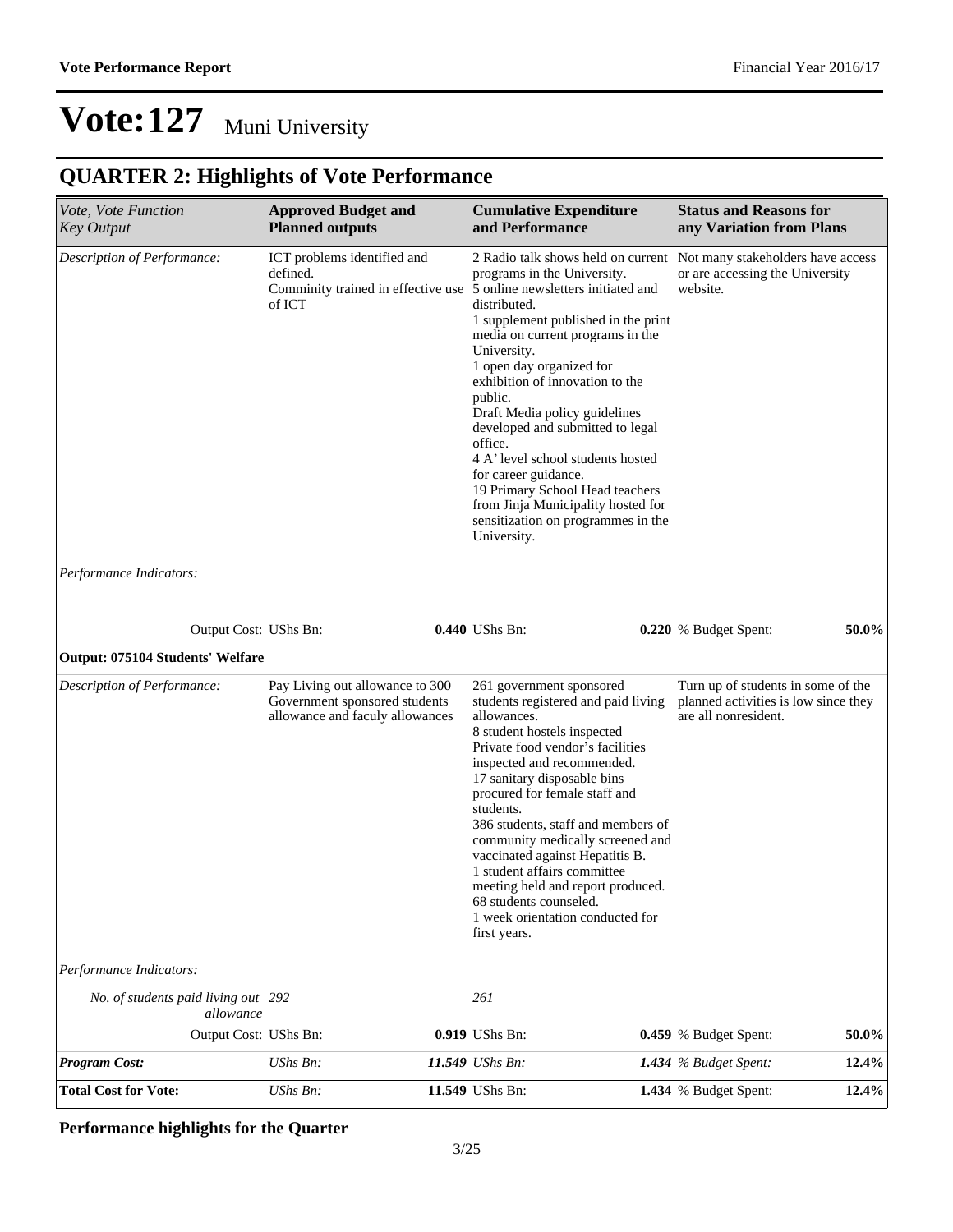### **QUARTER 2: Highlights of Vote Performance**

#### Some Key achievements by end of Q2 include the following:

17 weeks of lectures conducted for all the four programs of Nursing, Education, Computer science and Information science.

2 Faculty Board Meetings held and minutes produced.

1 Semester Examination (i.e. first Semester) conducted (335 students) and results compiled.

4 progressive assessments conducted in all programs of Nursing, Education, Computer science and Information science.

34 Academic staff paid monthly salary.

Draft School practice manual and assessment tools developed

86 ISM and ITM final year projects supervised.

Conducted laboratory experiment on the cowpea and M&E carried by NARO CGS.

5 grant proposals developed

2 Training for staff on proposal development .

4 manuscripts for Journal Publication developed and approved for publication.

1 staff trained on Hybrid Potato Seed development in Nioka, DRC.

2 staff supported for studies successfully completed-PHD in management information systems and PGD in procurement and supply chain management)

Draft research poly developed.

Draft Media policy guidelines developed and submitted to legal office.

261 government sponsored students registered and paid living allowances.

386 students, staff and members of community medically screened and vaccinated against Hepatitis B.

68 students counseled on various social issues.

17 sanitary disposable bins procured for female staff and students.

1 Curriculum completed (i.e. Bachelor of Science in Agriculture) and approved by council.

Policy on student's welfare and guidelines approved by council.

University BFP prepared and approved by Sector and Ministry of Finance Planning and Economic Development.

Q1 report prepared and submitted to Ministry of Finance Planning and Economic Development.

2 University Council meeting held and minutes produced.

University Business plan for ICT support and Incubation centre developed and approved by committee of finance.

6 short courses developed

Library week organized and report produced.

12 Council and Senate committee meetings held and minutes produced.

Final Audit report (Q4 FY2015/16) produced.

2 community career talks conducted.

2 draft curriculum being developed (Bachelor of Business Administration and Master of Science(Physics))

1 Guild Council meeting held, minute produced

6 Guild Council Executive meetings held and minutes produced.

Inception works on Design for selected buildings in the master plan (Multipurpose block, Health science, Agricultural workshop and main library being completed- Consultant- Echo shelter.

Inception works on energy needs assessment completed and presented to management. Consultant Global Solar Ltd.

1 incinerator constructed completed.

Partitioning of the Laboratory and lecture rooms ongoing (Office partitioning finished awaiting varnish and glazing; construction of worktops completed awaiting surface finishing; partitioning of science laboratory completed; laboratory and furniture works in progress)

Perimeter fencing of the University main campus (Muni Hill)- on going.

5 desktop and 5 laptop computers procured.

Internet infrastructure established- on going

1 laminator and 1 refrigerator procured.

3ipads procured.

### *V3: Details of Releases and Expenditure*

#### **Table V3.1: GoU Releases and Expenditure by Output\***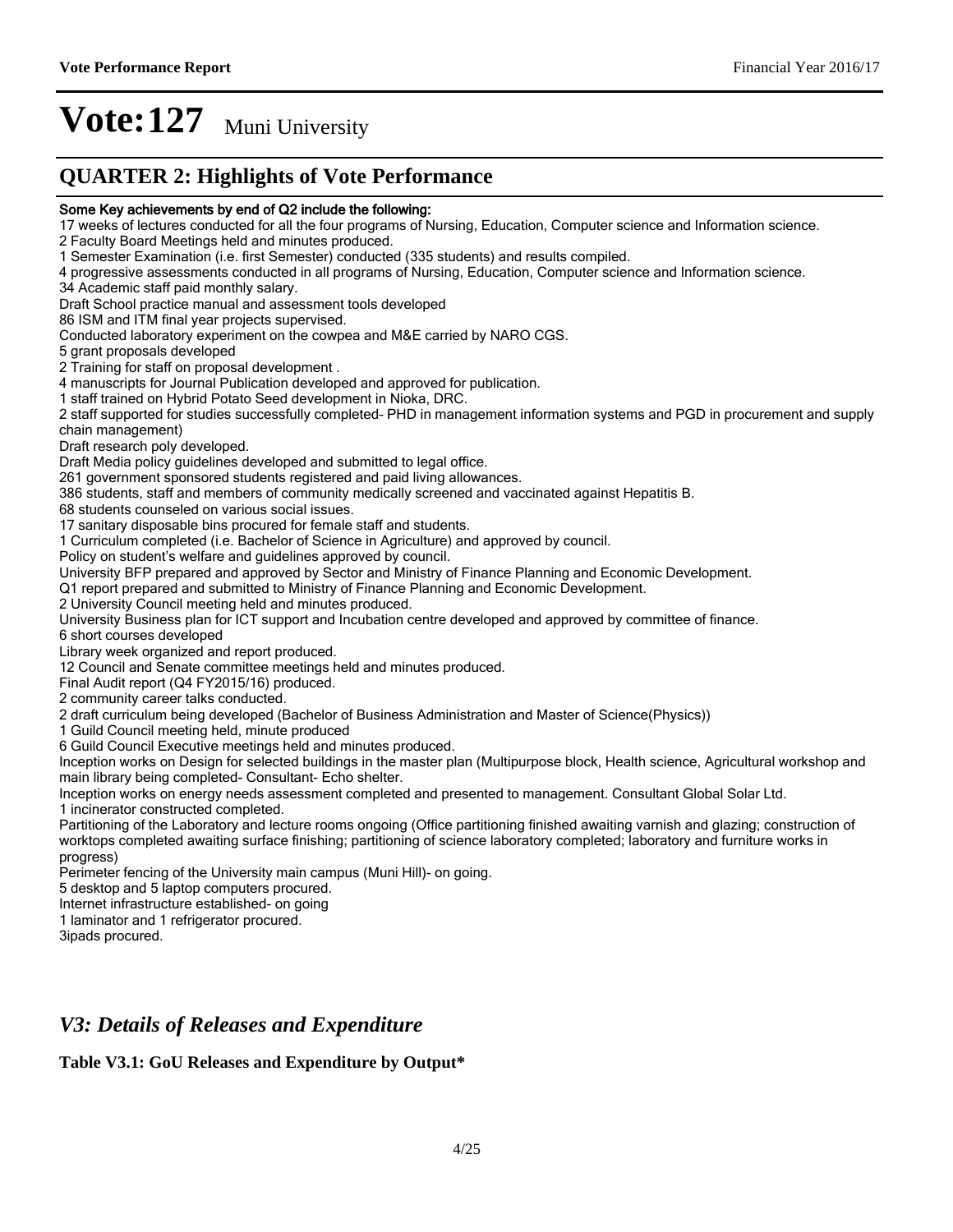## **QUARTER 2: Highlights of Vote Performance**

| <b>Billion Uganda Shillings</b>                                     | Approved<br><b>Budget</b> | <b>Released</b> | <b>Spent</b> | $%$ GoU<br><b>Budget</b><br><b>Released</b> | $%$ GoU<br><b>Budget</b><br><b>Spent</b> | $%$ GoU<br><b>Releases</b><br><b>Spent</b> |
|---------------------------------------------------------------------|---------------------------|-----------------|--------------|---------------------------------------------|------------------------------------------|--------------------------------------------|
| Program 0751 Delivery of Tertiary Education and<br><b>Research</b>  | 11.55                     | 4.48            | 4.48         | 38.8%                                       | 38.8%                                    | 100.0%                                     |
| <b>Class: Outputs Provided</b>                                      | 6.97                      | 3.78            | 3.78         | 54.1%                                       | 54.1%                                    | 100.0%                                     |
| 075101 Teaching and Training                                        | 1.51                      | 0.75            | 0.75         | 50.0%                                       | 50.0%                                    | 100.0%                                     |
| 075102 Research, Consultancy and Publications                       | 0.12                      | 0.06            | 0.06         | 50.0%                                       | 50.0%                                    | 100.0%                                     |
| 075103 Outreach                                                     | 0.44                      | 0.22            | 0.22         | 50.0%                                       | 50.0%                                    | 100.0%                                     |
| 075104 Students' Welfare                                            | 0.92                      | 0.46            | 0.46         | 50.0%                                       | 50.0%                                    | 100.0%                                     |
| 075105 Administration and Support Services                          | 3.98                      | 2.28            | 2.28         | 57.2%                                       | 57.2%                                    | 100.0%                                     |
| <b>Class: Outputs Funded</b>                                        | 0.03                      | 0.01            | 0.01         | 50.0%                                       | 50.0%                                    | 100.0%                                     |
| 075151 Guild Services                                               | 0.01                      | 0.01            | 0.01         | 50.0%                                       | 50.0%                                    | 100.0%                                     |
| 075152 Contributions to Research and International<br>Organisations | 0.02                      | 0.01            | 0.01         | 50.0%                                       | 50.0%                                    | 100.0%                                     |
| <b>Class: Capital Purchases</b>                                     | 4.55                      | 0.69            | 0.69         | 15.2%                                       | 15.2%                                    | 100.0%                                     |
| 075171 Acquisition of Land by Government                            | 0.22                      | 0.04            | 0.04         | 16.3%                                       | 16.3%                                    | 100.0%                                     |
| 075172 Government Buildings and Administrative<br>Infrastructure    | 2.43                      | 0.39            | 0.39         | 16.3%                                       | 16.3%                                    | 100.0%                                     |
| 075175 Purchase of Motor Vehicles and Other Transport<br>Equipment  | 0.95                      | 0.15            | 0.15         | 16.3%                                       | 16.3%                                    | 100.0%                                     |
| 075176 Purchase of Office and ICT Equipment, including<br>Software  | 0.26                      | 0.04            | 0.04         | 16.3%                                       | 16.3%                                    | 100.0%                                     |
| 075177 Purchase of Specialised Machinery & Equipment                | 0.29                      | 0.00            | 0.00         | 0.0%                                        | 0.0%                                     | $0.0\%$                                    |
| 075178 Purchase of Office and Residential Furniture and<br>Fittings | 0.40                      | 0.07            | 0.07         | 16.3%                                       | 16.3%                                    | 100.0%                                     |
| <b>Total for Vote</b>                                               | 11.55                     | 4.48            | 4.48         | 38.8%                                       | 38.8%                                    | 100.0%                                     |

#### **Table V3.2: 2016/17 GoU Expenditure by Item**

| <b>Billion Uganda Shillings</b>                           | Approved<br><b>Budget</b> | <b>Released</b> | <b>Spent</b> | $%$ GoU<br><b>Budget</b><br><b>Released</b> | $%$ GoU<br><b>Budget</b><br><b>Spent</b> | $%$ GoU<br><b>Releases</b><br><b>Spent</b> |
|-----------------------------------------------------------|---------------------------|-----------------|--------------|---------------------------------------------|------------------------------------------|--------------------------------------------|
| <b>Class: Outputs Provided</b>                            | 6.97                      | 3.78            | 3.78         | 54.1%                                       | 54.1%                                    | 100.0%                                     |
| 211101 General Staff Salaries                             | 3.14                      | 1.57            | 1.57         | 50.0%                                       | 50.0%                                    | 100.0%                                     |
| 211102 Contract Staff Salaries (Incl. Casuals, Temporary) | 0.39                      | 0.19            | 0.19         | 50.0%                                       | 50.0%                                    | 100.0%                                     |
| 211103 Allowances                                         | 1.53                      | 0.76            | 0.76         | 50.0%                                       | 50.0%                                    | 100.0%                                     |
| 212101 Social Security Contributions                      | 0.40                      | 0.20            | 0.20         | 50.0%                                       | 50.0%                                    | 100.0%                                     |
| 213001 Medical expenses (To employees)                    | 0.05                      | 0.03            | 0.03         | 50.0%                                       | 50.0%                                    | 100.0%                                     |
| 213003 Retrenchment costs                                 | 0.01                      | 0.01            | 0.01         | 50.0%                                       | 50.0%                                    | 100.0%                                     |
| 213004 Gratuity Expenses                                  | 0.10                      | 0.05            | 0.05         | 50.0%                                       | 50.0%                                    | 100.0%                                     |
| 221001 Advertising and Public Relations                   | 0.04                      | 0.02            | 0.02         | 50.0%                                       | 50.0%                                    | 100.0%                                     |
| 221002 Workshops and Seminars                             | 0.01                      | 0.01            | 0.01         | 50.0%                                       | 50.0%                                    | 100.0%                                     |
| 221003 Staff Training                                     | 0.05                      | 0.02            | 0.02         | 50.0%                                       | 50.0%                                    | 100.0%                                     |
| 221004 Recruitment Expenses                               | 0.02                      | 0.01            | 0.01         | 50.0%                                       | 50.0%                                    | 100.0%                                     |
| 221005 Hire of Venue (chairs, projector, etc)             | 0.00                      | 0.00            | 0.00         | 50.0%                                       | 50.0%                                    | 100.0%                                     |
| 221007 Books, Periodicals & Newspapers                    | 9.29                      | 0.10            | 0.10         | 50.0%                                       | 50.0%                                    | 100.0%                                     |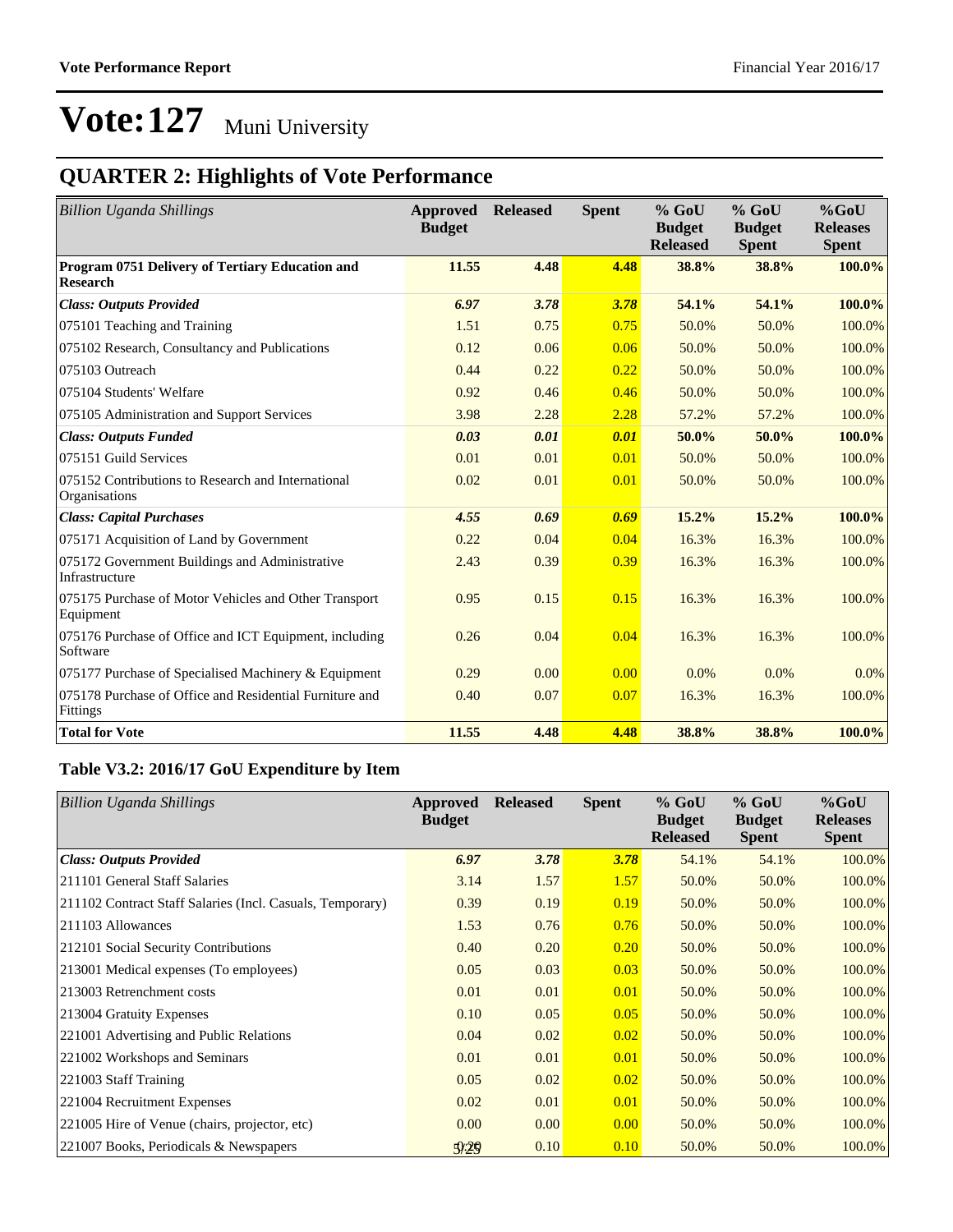## **QUARTER 2: Highlights of Vote Performance**

| 221008 Computer supplies and Information Technology (IT)                 | 0.07 | 0.04 | 0.04 | 50.0% | 50.0% | 100.0% |
|--------------------------------------------------------------------------|------|------|------|-------|-------|--------|
| 221009 Welfare and Entertainment                                         | 0.06 | 0.03 | 0.03 | 50.0% | 50.0% | 100.0% |
| 221011 Printing, Stationery, Photocopying and Binding                    | 0.10 | 0.05 | 0.05 | 50.0% | 50.0% | 100.0% |
| 221012 Small Office Equipment                                            | 0.02 | 0.01 | 0.01 | 50.0% | 50.0% | 100.0% |
| 221014 Bank Charges and other Bank related costs                         | 0.00 | 0.00 | 0.00 | 50.0% | 50.0% | 100.0% |
| 221015 Financial and related costs (e.g. shortages,<br>pilferages, etc.) | 0.01 | 0.00 | 0.00 | 50.0% | 50.0% | 100.0% |
| 221016 IFMS Recurrent costs                                              | 0.14 | 0.05 | 0.05 | 31.7% | 31.7% | 100.0% |
| 221017 Subscriptions                                                     | 0.01 | 0.01 | 0.01 | 50.0% | 50.0% | 100.0% |
| 222001 Telecommunications                                                | 0.06 | 0.03 | 0.03 | 50.0% | 50.0% | 100.0% |
| 222002 Postage and Courier                                               | 0.00 | 0.00 | 0.00 | 50.0% | 50.0% | 100.0% |
| 223003 Rent – (Produced Assets) to private entities                      | 0.02 | 0.01 | 0.01 | 50.0% | 50.0% | 100.0% |
| 223004 Guard and Security services                                       | 0.03 | 0.02 | 0.02 | 50.0% | 50.0% | 100.0% |
| 223005 Electricity                                                       | 0.03 | 0.02 | 0.02 | 50.0% | 50.0% | 100.0% |
| 223006 Water                                                             | 0.02 | 0.01 | 0.01 | 50.0% | 50.0% | 100.0% |
| 223007 Other Utilities- (fuel, gas, firewood, charcoal)                  | 0.00 | 0.00 | 0.00 | 50.0% | 50.0% | 100.0% |
| 224001 Medical and Agricultural supplies                                 | 0.06 | 0.03 | 0.03 | 50.0% | 50.0% | 100.0% |
| 224004 Cleaning and Sanitation                                           | 0.03 | 0.01 | 0.01 | 50.0% | 50.0% | 100.0% |
| 224005 Uniforms, Beddings and Protective Gear                            | 0.00 | 0.00 | 0.00 | 50.0% | 50.0% | 100.0% |
| 224006 Agricultural Supplies                                             | 0.07 | 0.04 | 0.04 | 50.0% | 50.0% | 100.0% |
| 225001 Consultancy Services- Short term                                  | 0.00 | 0.00 | 0.00 | 50.0% | 50.0% | 100.0% |
| 226001 Insurances                                                        | 0.00 | 0.00 | 0.00 | 50.0% | 50.0% | 100.0% |
| 226002 Licenses                                                          | 0.00 | 0.00 | 0.00 | 50.0% | 50.0% | 100.0% |
| 227001 Travel inland                                                     | 0.05 | 0.03 | 0.03 | 50.0% | 50.0% | 100.0% |
| 227002 Travel abroad                                                     | 0.05 | 0.03 | 0.03 | 50.0% | 50.0% | 100.0% |
| 227003 Carriage, Haulage, Freight and transport hire                     | 0.01 | 0.00 | 0.00 | 50.0% | 50.0% | 100.0% |
| 227004 Fuel, Lubricants and Oils                                         | 0.06 | 0.03 | 0.03 | 50.0% | 50.0% | 100.0% |
| 228001 Maintenance - Civil                                               | 0.02 | 0.01 | 0.01 | 50.0% | 50.0% | 100.0% |
| 228002 Maintenance - Vehicles                                            | 0.06 | 0.03 | 0.03 | 50.0% | 50.0% | 100.0% |
| 228003 Maintenance – Machinery, Equipment & Furniture                    | 0.02 | 0.01 | 0.01 | 50.0% | 50.0% | 100.0% |
| 228004 Maintenance – Other                                               | 0.02 | 0.01 | 0.01 | 50.0% | 50.0% | 100.0% |
| 273102 Incapacity, death benefits and funeral expenses                   | 0.01 | 0.01 | 0.01 | 50.0% | 50.0% | 100.0% |
| 282102 Fines and Penalties/ Court wards                                  | 0.01 | 0.00 | 0.00 | 50.0% | 50.0% | 100.0% |
| 282103 Scholarships and related costs                                    | 0.00 | 0.00 | 0.00 | 50.0% | 50.0% | 100.0% |
| 282104 Compensation to 3rd Parties                                       | 0.01 | 0.00 | 0.00 | 50.0% | 50.0% | 100.0% |
| <b>Class: Outputs Funded</b>                                             | 0.03 | 0.01 | 0.01 | 50.0% | 50.0% | 100.0% |
| 262101 Contributions to International Organisations<br>(Current)         | 0.03 | 0.01 | 0.01 | 50.0% | 50.0% | 100.0% |
| <b>Class: Capital Purchases</b>                                          | 4.55 | 0.69 | 0.69 | 15.2% | 15.2% | 100.0% |
| 281504 Monitoring, Supervision & Appraisal of capital<br>works           | 0.22 | 0.04 | 0.04 | 16.3% | 16.3% | 100.0% |
| 312101 Non-Residential Buildings                                         | 2.43 | 0.39 | 0.39 | 16.3% | 16.3% | 100.0% |
| 312201 Transport Equipment                                               | 0.95 | 0.15 | 0.15 | 16.3% | 16.3% | 100.0% |
| 312202 Machinery and Equipment                                           | 0.55 | 0.04 | 0.04 | 7.6%  | 7.6%  | 100.0% |
| 312203 Furniture & Fixtures                                              | 6/35 | 0.07 | 0.07 | 16.3% | 16.3% | 100.0% |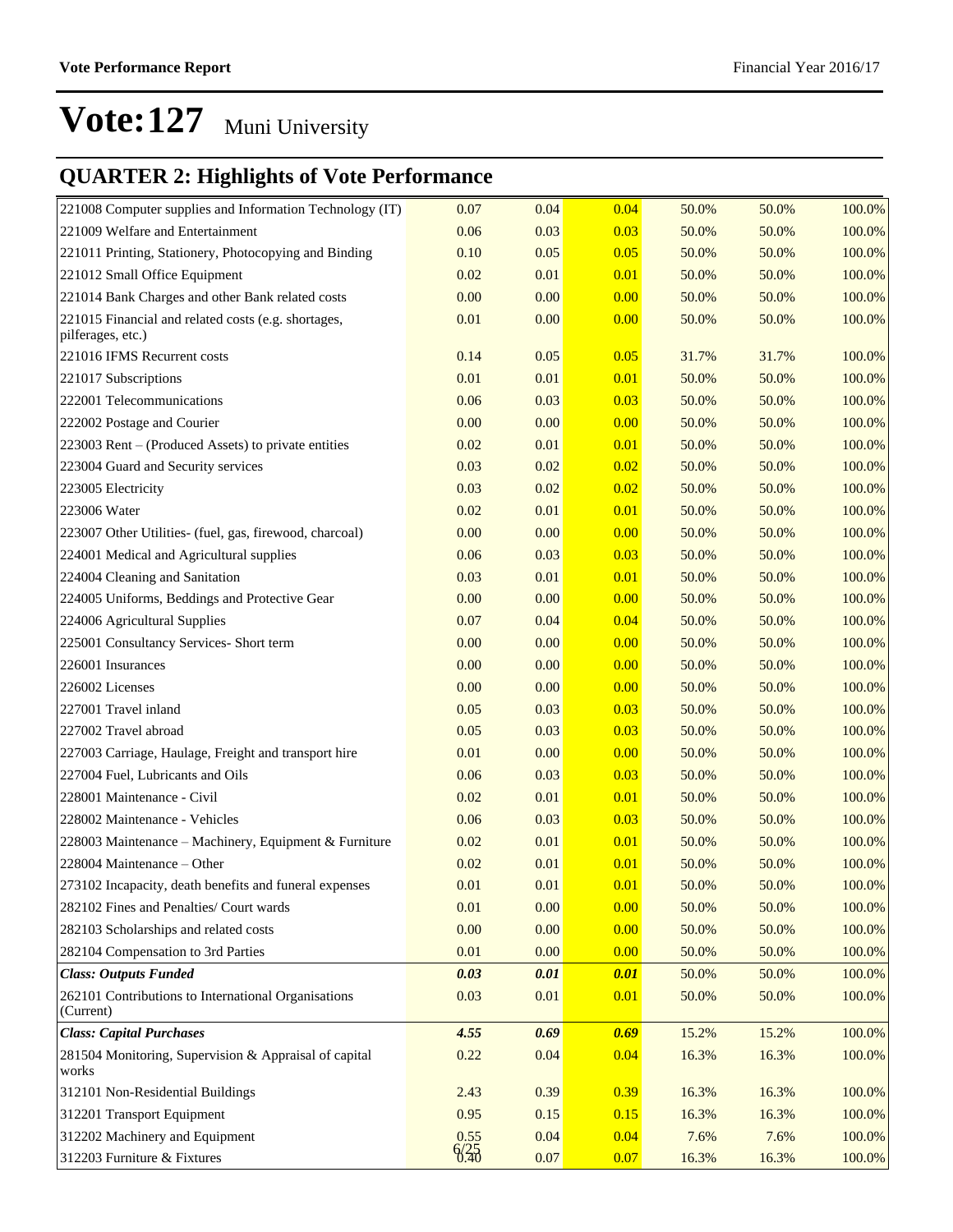## **QUARTER 2: Highlights of Vote Performance**

| m<br><b>Total for</b><br>Vote | $ -$<br>$-1.001$ | $\overline{48}$<br>0 T U | AC<br>. | 38.8% | 38.8% | 100.0% |
|-------------------------------|------------------|--------------------------|---------|-------|-------|--------|

#### **Table V3.3: GoU Releases and Expenditure by Project and Programme\***

| <b>Billion Uganda Shillings</b>                                    | Approved<br><b>Budget</b> | <b>Released</b> | <b>Spent</b> | $%$ GoU<br><b>Budget</b><br><b>Released</b> | $%$ GoU<br><b>Budget</b><br><b>Spent</b> | $%$ GoU<br><b>Releases</b><br><b>Spent</b> |
|--------------------------------------------------------------------|---------------------------|-----------------|--------------|---------------------------------------------|------------------------------------------|--------------------------------------------|
| <b>Program 0751 Delivery of Tertiary Education and</b><br>Research | 11.55                     | 4.48            | 4.48         | 38.8%                                       | 38.8%                                    | $100.0\%$                                  |
| <b>Recurrent SubProgrammes</b>                                     |                           |                 |              |                                             |                                          |                                            |
| 01 Headquarters                                                    | 7.00                      | 3.79            | 3.79         | 54.1%                                       | 54.1%                                    | $100.0\%$                                  |
| Development Projects                                               |                           |                 |              |                                             |                                          |                                            |
| 1298 Support to Muni Infrastructure Development                    | 4.55                      | 0.69            | 0.69         | 15.2%                                       | 15.2%                                    | 100.0%                                     |
| <b>Total for Vote</b>                                              | 11.55                     | 4.48            | 4.48         | 38.8%                                       | 38.8%                                    | $100.0\%$                                  |

#### **Table V3.4: External Financing Releases and Expenditure by Sub Programme**

| Billion Uganda Shillings | <b>Approved Released</b><br><b>Budget</b> |  | <b>Released</b> | <b>Spent</b> | <b>Spent</b> % Budget % Budget % Releases<br><b>Spent</b> |
|--------------------------|-------------------------------------------|--|-----------------|--------------|-----------------------------------------------------------|
|                          |                                           |  |                 |              |                                                           |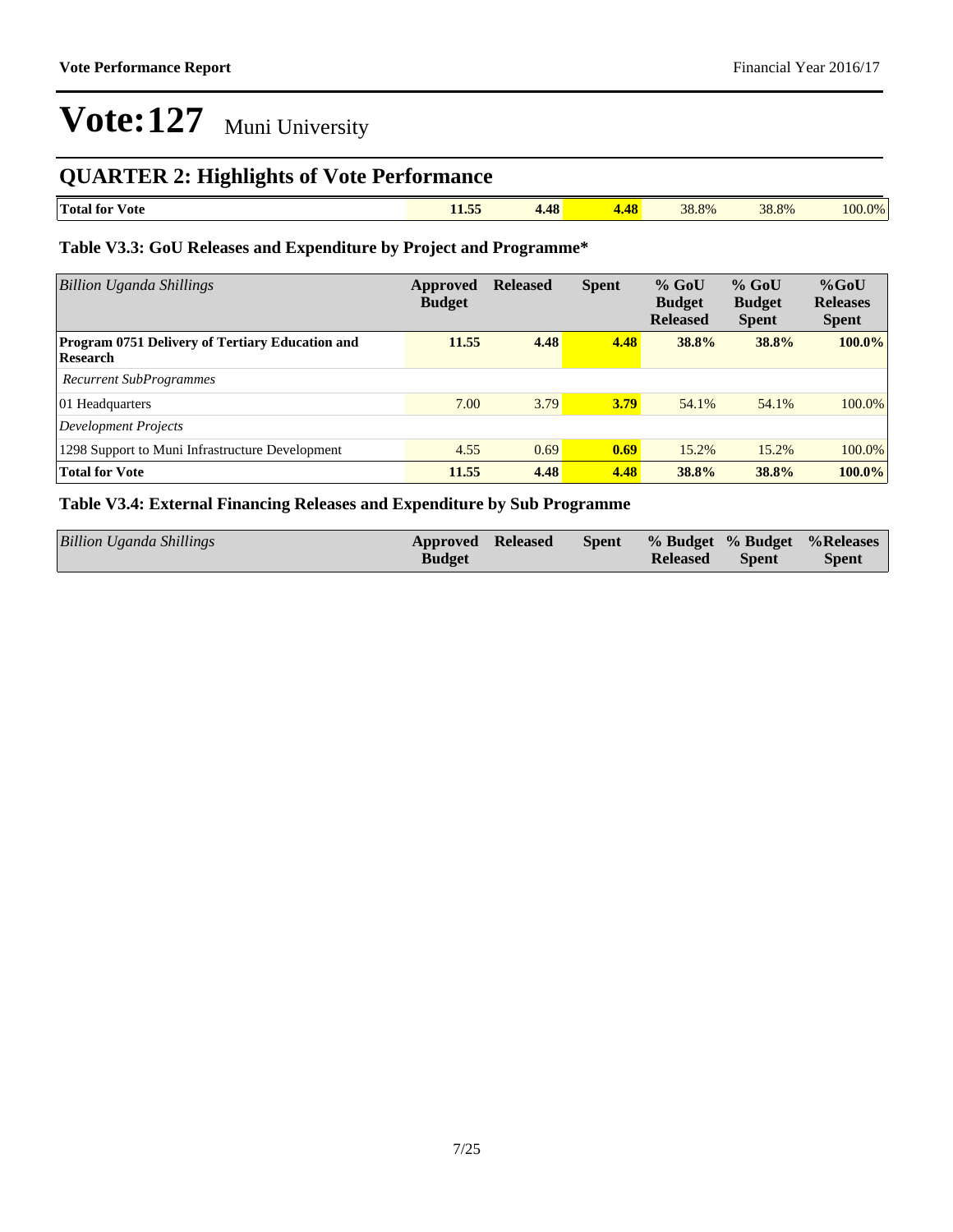### **QUARTER 2: Cumulative Outputs and Expenditure by End of Quarter**

| <b>Annual Planned Outputs</b> | <b>Cumulative Outputs Achieved by</b> | Cumulative Expenditures made by   | UShs            |
|-------------------------------|---------------------------------------|-----------------------------------|-----------------|
|                               | <b>End of Quarter</b>                 | the End of the Quarter to         | <b>Thousand</b> |
|                               |                                       | <b>Deliver Cumulative Outputs</b> |                 |

#### **Program: 51 Delivery of Tertiary Education and Research**

*Recurrent Programmes*

**Subprogram: 01 Headquarters**

| <b>Outputs Provided</b>                                               |                                                                                                                                                                                                                                                                                                                                                                                                                                                                                                                                                                                                                                                                                                                                                                                                                                                                                                                                                                                                                                                                                                                                                                                                            |                                                           |              |
|-----------------------------------------------------------------------|------------------------------------------------------------------------------------------------------------------------------------------------------------------------------------------------------------------------------------------------------------------------------------------------------------------------------------------------------------------------------------------------------------------------------------------------------------------------------------------------------------------------------------------------------------------------------------------------------------------------------------------------------------------------------------------------------------------------------------------------------------------------------------------------------------------------------------------------------------------------------------------------------------------------------------------------------------------------------------------------------------------------------------------------------------------------------------------------------------------------------------------------------------------------------------------------------------|-----------------------------------------------------------|--------------|
| <b>Output: 01 Teaching and Training</b>                               |                                                                                                                                                                                                                                                                                                                                                                                                                                                                                                                                                                                                                                                                                                                                                                                                                                                                                                                                                                                                                                                                                                                                                                                                            |                                                           |              |
| Conduct 14 weeks of lecture for 300                                   | 17 weeks of lectures conducted for all the <b>Item</b><br>four programs of Nursing, Education,<br>211101 General Staff Salaries<br>Computer science and Information<br>211103 Allowances<br>science.<br>338 students registered for the four<br>212101 Social Security Contributions<br>programs.<br>2 Faculty Board Meeting held and minute<br>produced.<br>221001 Advertising and Public Relations<br>4 progressive assessments conducted in<br>221002 Workshops and Seminars<br>all programs of Nursing, Education,<br>Computer science and Information<br>221003 Staff Training<br>science.<br>221004 Recruitment Expenses<br>34 Academic staff paid monthly salary<br>(22 full time and 12 part time).<br>1 Semester Examination ( <i>i.e.</i> first<br>Semester) conducted (335 students) and<br>Technology (IT)<br>results compiled.<br>221009 Welfare and Entertainment<br>Recess semester teaching and<br>Examination results submitted for<br><b>Binding</b><br>approval.<br>Draft School practice manual and<br>221012 Small Office Equipment<br>assessment tools developed<br>222001 Telecommunications<br>86 ISM and ITM final year projects<br>supervised.<br>224004 Cleaning and Sanitation |                                                           | <b>Spent</b> |
| Government sponsored students and 48<br>privately sponsored students, |                                                                                                                                                                                                                                                                                                                                                                                                                                                                                                                                                                                                                                                                                                                                                                                                                                                                                                                                                                                                                                                                                                                                                                                                            |                                                           | 169,258      |
| Admit 108 New Government and 40                                       |                                                                                                                                                                                                                                                                                                                                                                                                                                                                                                                                                                                                                                                                                                                                                                                                                                                                                                                                                                                                                                                                                                                                                                                                            |                                                           | 280,506      |
| Private students,<br>Administer 2 weeks of Tests and exams            |                                                                                                                                                                                                                                                                                                                                                                                                                                                                                                                                                                                                                                                                                                                                                                                                                                                                                                                                                                                                                                                                                                                                                                                                            |                                                           | 16,926       |
| for 348 students                                                      |                                                                                                                                                                                                                                                                                                                                                                                                                                                                                                                                                                                                                                                                                                                                                                                                                                                                                                                                                                                                                                                                                                                                                                                                            | 213001 Medical expenses (To employees)                    | 7,500        |
|                                                                       |                                                                                                                                                                                                                                                                                                                                                                                                                                                                                                                                                                                                                                                                                                                                                                                                                                                                                                                                                                                                                                                                                                                                                                                                            |                                                           | 10,000       |
|                                                                       |                                                                                                                                                                                                                                                                                                                                                                                                                                                                                                                                                                                                                                                                                                                                                                                                                                                                                                                                                                                                                                                                                                                                                                                                            |                                                           | 1,447        |
|                                                                       |                                                                                                                                                                                                                                                                                                                                                                                                                                                                                                                                                                                                                                                                                                                                                                                                                                                                                                                                                                                                                                                                                                                                                                                                            |                                                           | 5,000        |
|                                                                       |                                                                                                                                                                                                                                                                                                                                                                                                                                                                                                                                                                                                                                                                                                                                                                                                                                                                                                                                                                                                                                                                                                                                                                                                            |                                                           | 10,000       |
|                                                                       |                                                                                                                                                                                                                                                                                                                                                                                                                                                                                                                                                                                                                                                                                                                                                                                                                                                                                                                                                                                                                                                                                                                                                                                                            | 221007 Books, Periodicals & Newspapers                    | 97,500       |
|                                                                       |                                                                                                                                                                                                                                                                                                                                                                                                                                                                                                                                                                                                                                                                                                                                                                                                                                                                                                                                                                                                                                                                                                                                                                                                            | 221008 Computer supplies and Information                  | 25,000       |
|                                                                       |                                                                                                                                                                                                                                                                                                                                                                                                                                                                                                                                                                                                                                                                                                                                                                                                                                                                                                                                                                                                                                                                                                                                                                                                            |                                                           | 12,500       |
|                                                                       |                                                                                                                                                                                                                                                                                                                                                                                                                                                                                                                                                                                                                                                                                                                                                                                                                                                                                                                                                                                                                                                                                                                                                                                                            | 221011 Printing, Stationery, Photocopying and             | 30,000       |
|                                                                       |                                                                                                                                                                                                                                                                                                                                                                                                                                                                                                                                                                                                                                                                                                                                                                                                                                                                                                                                                                                                                                                                                                                                                                                                            |                                                           | 2,895        |
|                                                                       |                                                                                                                                                                                                                                                                                                                                                                                                                                                                                                                                                                                                                                                                                                                                                                                                                                                                                                                                                                                                                                                                                                                                                                                                            |                                                           | 12,500       |
|                                                                       |                                                                                                                                                                                                                                                                                                                                                                                                                                                                                                                                                                                                                                                                                                                                                                                                                                                                                                                                                                                                                                                                                                                                                                                                            |                                                           | 3,618        |
|                                                                       |                                                                                                                                                                                                                                                                                                                                                                                                                                                                                                                                                                                                                                                                                                                                                                                                                                                                                                                                                                                                                                                                                                                                                                                                            | 224005 Uniforms, Beddings and Protective<br>Gear          | 50           |
|                                                                       |                                                                                                                                                                                                                                                                                                                                                                                                                                                                                                                                                                                                                                                                                                                                                                                                                                                                                                                                                                                                                                                                                                                                                                                                            | 224006 Agricultural Supplies                              | 35,000       |
|                                                                       | 225001 Consultancy Services- Short term<br>227001 Travel inland                                                                                                                                                                                                                                                                                                                                                                                                                                                                                                                                                                                                                                                                                                                                                                                                                                                                                                                                                                                                                                                                                                                                            |                                                           | 289          |
|                                                                       |                                                                                                                                                                                                                                                                                                                                                                                                                                                                                                                                                                                                                                                                                                                                                                                                                                                                                                                                                                                                                                                                                                                                                                                                            |                                                           | 20,000       |
|                                                                       |                                                                                                                                                                                                                                                                                                                                                                                                                                                                                                                                                                                                                                                                                                                                                                                                                                                                                                                                                                                                                                                                                                                                                                                                            | 227002 Travel abroad                                      | 10,000       |
|                                                                       |                                                                                                                                                                                                                                                                                                                                                                                                                                                                                                                                                                                                                                                                                                                                                                                                                                                                                                                                                                                                                                                                                                                                                                                                            | 273102 Incapacity, death benefits and funeral<br>expenses | 1,500        |
|                                                                       | 282102 Fines and Penalties/ Court wards<br>282103 Scholarships and related costs                                                                                                                                                                                                                                                                                                                                                                                                                                                                                                                                                                                                                                                                                                                                                                                                                                                                                                                                                                                                                                                                                                                           |                                                           | 500          |
|                                                                       |                                                                                                                                                                                                                                                                                                                                                                                                                                                                                                                                                                                                                                                                                                                                                                                                                                                                                                                                                                                                                                                                                                                                                                                                            |                                                           | 1,500        |
|                                                                       |                                                                                                                                                                                                                                                                                                                                                                                                                                                                                                                                                                                                                                                                                                                                                                                                                                                                                                                                                                                                                                                                                                                                                                                                            | 282104 Compensation to 3rd Parties                        | 816          |
|                                                                       |                                                                                                                                                                                                                                                                                                                                                                                                                                                                                                                                                                                                                                                                                                                                                                                                                                                                                                                                                                                                                                                                                                                                                                                                            | 282151 Fines and Penalties – to other govt<br>units       | 22,185       |

#### *Reasons for Variation in performance*

Attracting and retaining staff in some of the programs. Inadequate equipment for practical although the procurement process has now been initiated.

| <b>Total</b>       |
|--------------------|
| Wage Recurrent     |
| Non Wage Recurrent |
| AIA<br>0/25        |
|                    |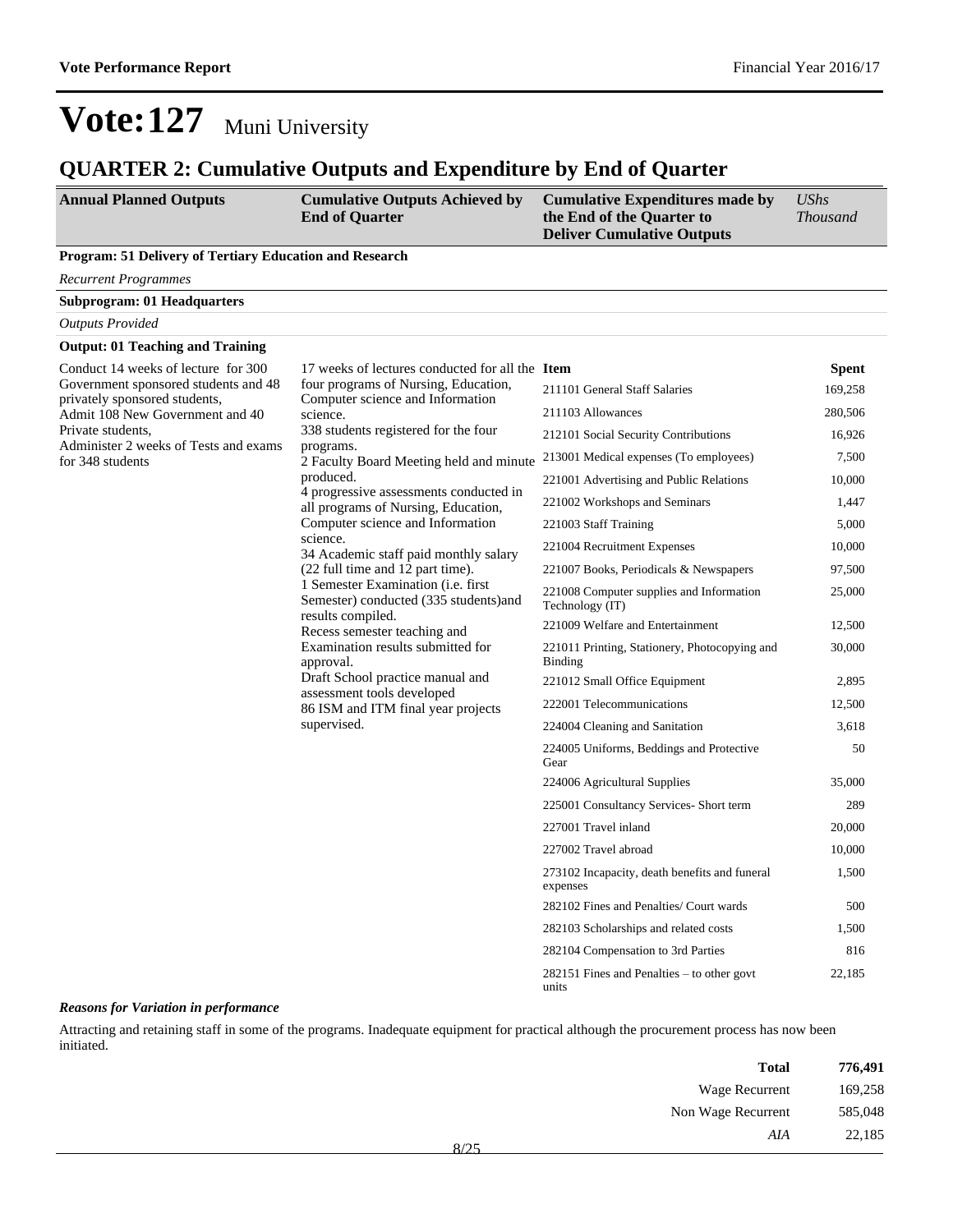## **QUARTER 2: Cumulative Outputs and Expenditure by End of Quarter**

| <b>Annual Planned Outputs</b>                                     | <b>Cumulative Outputs Achieved by</b><br><b>End of Quarter</b>                                                                                            | <b>Cumulative Expenditures made by</b><br>the End of the Quarter to<br><b>Deliver Cumulative Outputs</b> | <b>UShs</b><br><b>Thousand</b> |
|-------------------------------------------------------------------|-----------------------------------------------------------------------------------------------------------------------------------------------------------|----------------------------------------------------------------------------------------------------------|--------------------------------|
| <b>Output: 02 Research, Consultancy and Publications</b>          |                                                                                                                                                           |                                                                                                          |                                |
| 4 research proposals written for funding,<br>4 articles published | Data collection on field experimentation<br>for cowpea project for season two<br>conducted and report produced.<br>Conducted laboratory experiment on the | <b>Item</b><br>211101 General Staff Salaries                                                             | <b>Spent</b><br>24,180         |
|                                                                   |                                                                                                                                                           | 211103 Allowances                                                                                        | 15,789                         |
|                                                                   | cowpea and M&E carried by NARO<br>CGS.                                                                                                                    | 212101 Social Security Contributions                                                                     | 3,239                          |
|                                                                   | 5 grant proposals developed and                                                                                                                           | 213001 Medical expenses (To employees)                                                                   | 1,500                          |
|                                                                   | submitted to the African Union<br>Commission, DFID/British Council and<br>USAID.<br>2 staff supported for studies successfully                            | 221001 Advertising and Public Relations                                                                  | 1,500                          |
|                                                                   |                                                                                                                                                           | 221002 Workshops and Seminars                                                                            | 1,000                          |
|                                                                   |                                                                                                                                                           | 221003 Staff Training                                                                                    | 500                            |
| and Francis Nyeko - PGD in<br>management)                         | completed (Phelix Mbabazi Businge –<br>PHD in management information systems                                                                              | 221011 Printing, Stationery, Photocopying and<br>Binding                                                 | 5,000                          |
|                                                                   | procurement and supply chain                                                                                                                              | 221012 Small Office Equipment                                                                            | 500                            |
|                                                                   |                                                                                                                                                           | 222001 Telecommunications                                                                                | 1,000                          |
|                                                                   | 2 capacity development training held for<br>staff on grant proposal writing.                                                                              | 227001 Travel inland                                                                                     | 5,000                          |
|                                                                   | 1 staff trained on Hybrid Potato Seed<br>development in Nioka, DRC                                                                                        | 228003 Maintenance – Machinery, Equipment<br>& Furniture                                                 | 13                             |
|                                                                   | 4 prospective members of Research ethics<br>Committee attended Annual National                                                                            | 273102 Incapacity, death benefits and funeral<br>expenses                                                | 500                            |
|                                                                   | Research Ethics Committee meeting.<br>3 manuscripts for Journal Publication                                                                               | 282102 Fines and Penalties/ Court wards                                                                  | 250                            |
|                                                                   | developed and approved for publication.                                                                                                                   | 282103 Scholarships and related costs                                                                    | 500                            |
|                                                                   | Draft research poly developed.                                                                                                                            | 282104 Compensation to 3rd Parties                                                                       | 500                            |

#### *Reasons for Variation in performance*

This area lacks adequate staff and infrastructure.

| 60,971 | <b>Total</b>       |
|--------|--------------------|
| 24,180 | Wage Recurrent     |
| 36,791 | Non Wage Recurrent |
|        | AIA                |
|        |                    |

#### **Output: 03 Outreach**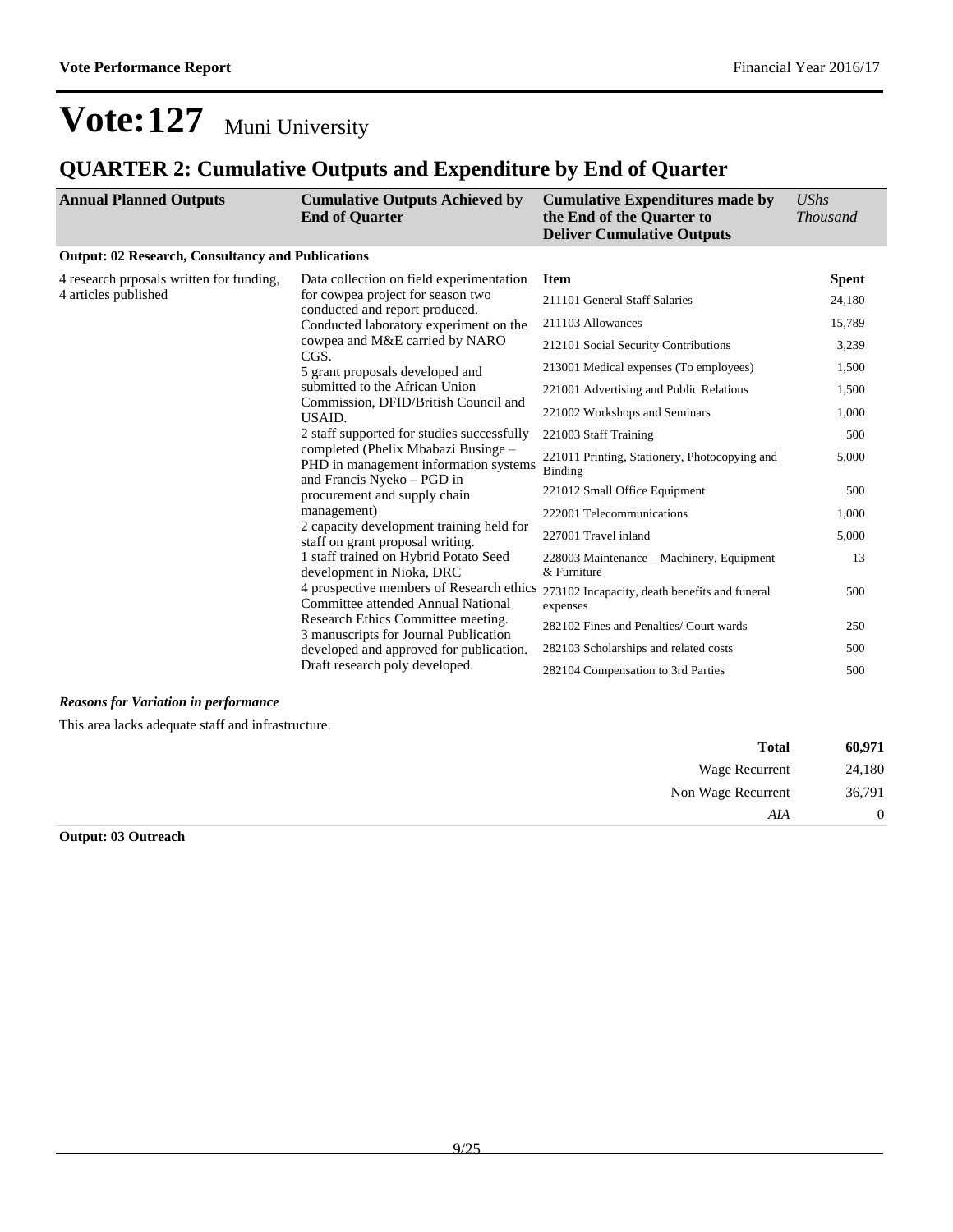## **QUARTER 2: Cumulative Outputs and Expenditure by End of Quarter**

| <b>Annual Planned Outputs</b>            | <b>Cumulative Outputs Achieved by</b><br><b>End of Quarter</b>                                                                                                                                                                                                                                                                                                                                                                                                                                                 | <b>Cumulative Expenditures made by</b><br>the End of the Quarter to<br><b>Deliver Cumulative Outputs</b> | <b>UShs</b><br><b>Thousand</b> |
|------------------------------------------|----------------------------------------------------------------------------------------------------------------------------------------------------------------------------------------------------------------------------------------------------------------------------------------------------------------------------------------------------------------------------------------------------------------------------------------------------------------------------------------------------------------|----------------------------------------------------------------------------------------------------------|--------------------------------|
| Identify ICT use problems,               | 2 Radio talk shows held on current                                                                                                                                                                                                                                                                                                                                                                                                                                                                             | <b>Item</b>                                                                                              | <b>Spent</b>                   |
| Identify the community, prepare training | programs in the University.<br>5 online newsletters initiated and<br>distributed.                                                                                                                                                                                                                                                                                                                                                                                                                              | 211101 General Staff Salaries                                                                            | 169,258                        |
| programs,<br>train on ICT use            |                                                                                                                                                                                                                                                                                                                                                                                                                                                                                                                | 211103 Allowances                                                                                        | 13,565                         |
|                                          | University Web page updated and<br>functional.                                                                                                                                                                                                                                                                                                                                                                                                                                                                 | 212101 Social Security Contributions                                                                     | 37,246                         |
|                                          | 1 supplement published in the print media<br>on current programs in the University.<br>1 open day organized for exhibition of<br>innovation to the public.<br>Draft Media policy guidelines developed<br>and submitted to legal office.<br>4 A' level school students (442 students)<br>hosted for career guidance on programme<br>choices and admission into public<br>university.<br>19 Primary School Head teachers from<br>Jinja Municipality hosted for sensitization<br>on programmes in the University. |                                                                                                          |                                |

#### *Reasons for Variation in performance*

Not many stakeholders have access or are accessing the University website. Limited equipment affects data collection and information processing and dissemination.

| 220,069  | <b>Total</b>       |
|----------|--------------------|
| 169,258  | Wage Recurrent     |
| 50,811   | Non Wage Recurrent |
| $\theta$ | AIA                |

**Output: 04 Students' Welfare**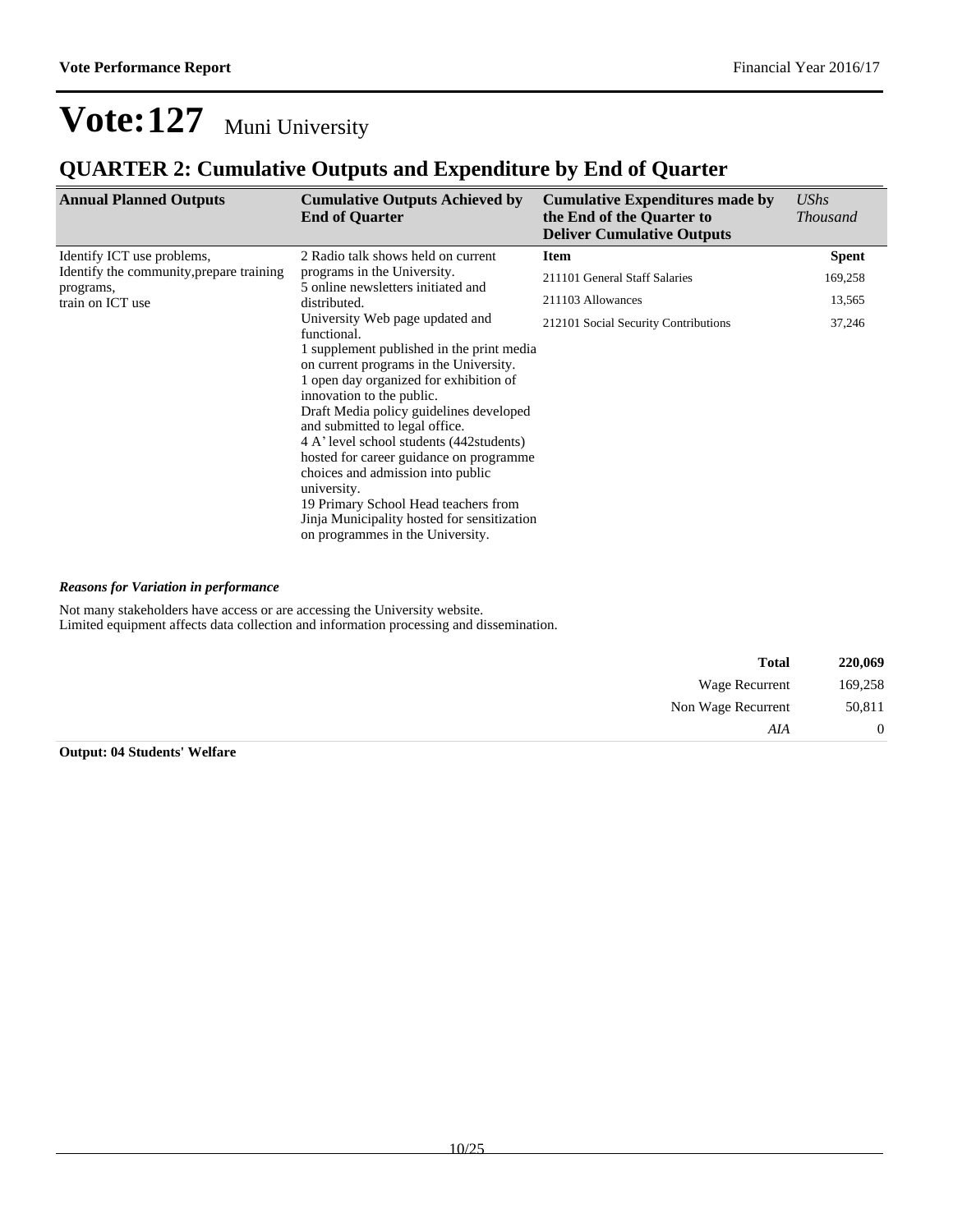## **QUARTER 2: Cumulative Outputs and Expenditure by End of Quarter**

| <b>Annual Planned Outputs</b>                                             | <b>Cumulative Outputs Achieved by</b><br><b>End of Quarter</b>                                                                                                                                                                                                                                                                                                                                                                                                                                                                                                                                                                                                                                                                                          | <b>Cumulative Expenditures made by</b><br>the End of the Quarter to<br><b>Deliver Cumulative Outputs</b> | <b>UShs</b><br><b>Thousand</b> |
|---------------------------------------------------------------------------|---------------------------------------------------------------------------------------------------------------------------------------------------------------------------------------------------------------------------------------------------------------------------------------------------------------------------------------------------------------------------------------------------------------------------------------------------------------------------------------------------------------------------------------------------------------------------------------------------------------------------------------------------------------------------------------------------------------------------------------------------------|----------------------------------------------------------------------------------------------------------|--------------------------------|
| 200 government sponsored students paid                                    | 261 government sponsored students                                                                                                                                                                                                                                                                                                                                                                                                                                                                                                                                                                                                                                                                                                                       | <b>Item</b>                                                                                              | <b>Spent</b>                   |
| living out allowance and faculy<br>allowances for the Months of October - | registered and paid living allowances.<br>8 student hostels inspected and<br>recommended for students<br>accommodation.                                                                                                                                                                                                                                                                                                                                                                                                                                                                                                                                                                                                                                 | 211101 General Staff Salaries                                                                            | 48,360                         |
| December 2016                                                             |                                                                                                                                                                                                                                                                                                                                                                                                                                                                                                                                                                                                                                                                                                                                                         | 211102 Contract Staff Salaries (Incl. Casuals,<br>Temporary)                                             | 24,180                         |
|                                                                           | Private food vendor's facilities inspected                                                                                                                                                                                                                                                                                                                                                                                                                                                                                                                                                                                                                                                                                                              | 211103 Allowances                                                                                        | 379,578                        |
|                                                                           | and recommended.<br>17 sanitary disposable bins procured for<br>female staff and students.<br>136 new students were subjected to<br>general medical screening and report<br>produced.<br>386 students, staff and members of<br>community medical screened and<br>vaccinated against Hepatitis B.<br>1 student affairs committee meeting held<br>and report produced.<br>1 meeting held with Female students and<br>minutes produced.<br>1 General meeting held with students on<br>security, social life and mechanism of<br>handling it.<br>2 community evangelizations conducted<br>at Logiri Girls SS and Radio Pacis.<br>68 students counseled on various social<br>issues.<br>1 week orientation conducted for first<br>years and report produced. | 212101 Social Security Contributions                                                                     | 7,254                          |

#### *Reasons for Variation in performance*

Turn up of students in some of the planned activities is low since they are all nonresident.

| 459,371        | <b>Total</b>       |
|----------------|--------------------|
| 72,539         | Wage Recurrent     |
| 386,832        | Non Wage Recurrent |
| $\overline{0}$ | AIA                |

#### **Output: 05 Administration and Support Services**

| Staff allowances and salaries paid every                               | Draft Staff Development policy guideline Item<br>prepared.<br>2 drafts curricular developed |                                                              | <b>Spent</b> |
|------------------------------------------------------------------------|---------------------------------------------------------------------------------------------|--------------------------------------------------------------|--------------|
| month by Public Service,<br>Statutory deductions made to URA for       |                                                                                             | 211101 General Staff Salaries                                | 1,160,629    |
| PAYE and NSSF of 10% employers<br>contributions for october - December | 6 short courses developed<br>1 Curriculum completed ( <i>i.e.</i> Bachelor of               | 211102 Contract Staff Salaries (Incl. Casuals,<br>Temporary) | 169,258      |
| 2016                                                                   | Science in Agriculture) and approved by                                                     | 211103 Allowances                                            | 103,676      |
|                                                                        | council.<br>2 University Council meeting held and<br>minutes produced.                      | 212101 Social Security Contributions                         | 132,989      |
|                                                                        |                                                                                             | 213001 Medical expenses (To employees)                       | 16,000       |
|                                                                        | 12 Council and senate committee<br>meetings held and minutes produced.                      | 213003 Retrenchment costs                                    | 5,000        |
|                                                                        | University Business plan for ICT support                                                    | 213004 Gratuity Expenses                                     | 48,983       |
|                                                                        | and Incubation centre developed and<br>approved by committee of finance.                    | 221001 Advertising and Public Relations                      | 6,000        |
|                                                                        | Vote 127 Muni University BFP prepared<br>and approved by Sector and Ministry of             | 221002 Workshops and Seminars                                | 2,553        |
|                                                                        |                                                                                             |                                                              |              |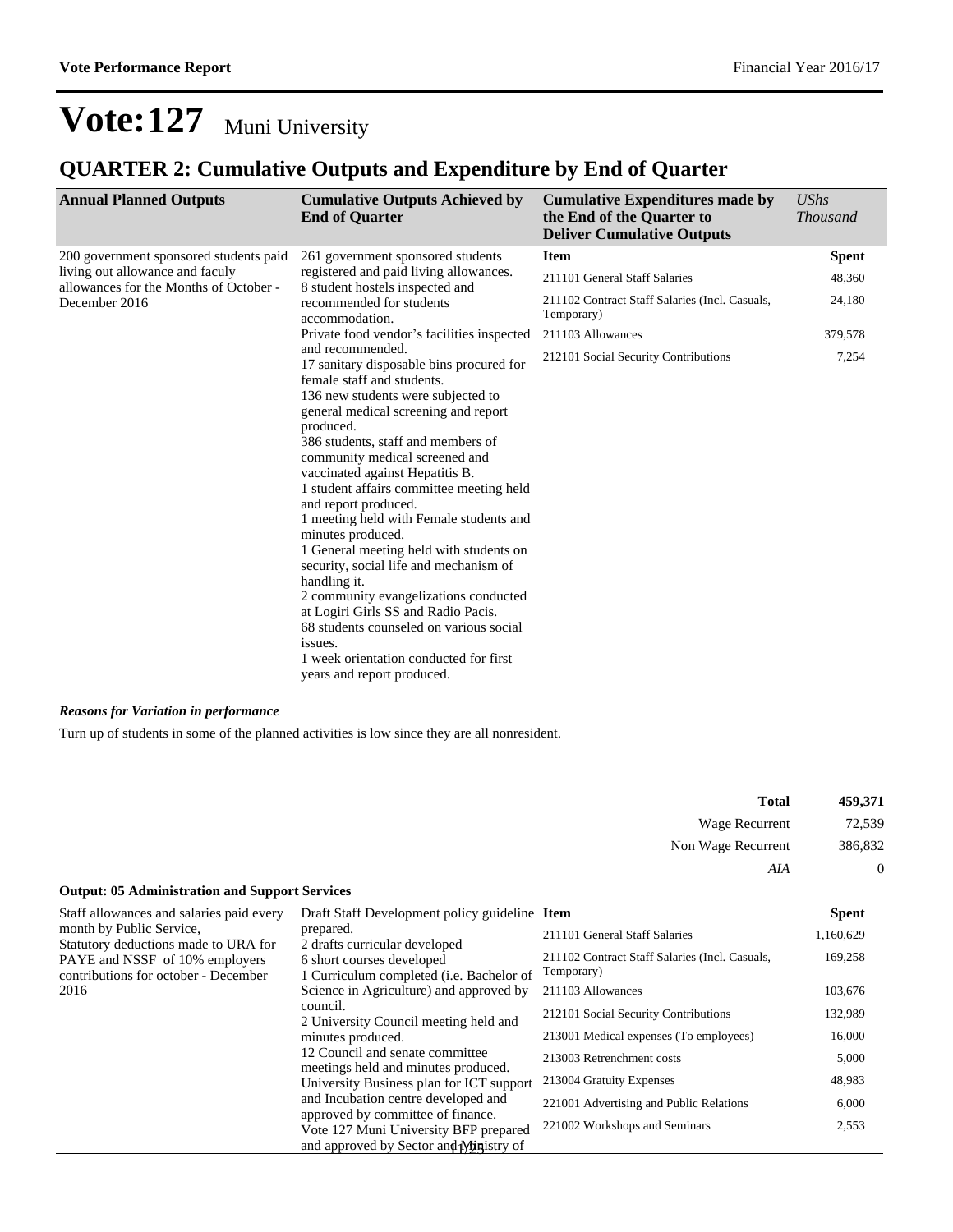## **QUARTER 2: Cumulative Outputs and Expenditure by End of Quarter**

| re outputs and Expenditure by Eind of Quarter                            |        |
|--------------------------------------------------------------------------|--------|
| 221003 Staff Training                                                    | 18,500 |
| 221005 Hire of Venue (chairs, projector, etc)                            | 1      |
| 221007 Books, Periodicals & Newspapers                                   | 2,500  |
| 221008 Computer supplies and Information<br>Technology (IT)              | 10,000 |
| 221009 Welfare and Entertainment                                         | 17,500 |
| 221011 Printing, Stationery, Photocopying and<br><b>Binding</b>          | 15,000 |
| 221012 Small Office Equipment                                            | 6,605  |
| 221014 Bank Charges and other Bank related<br>costs                      | 1,000  |
| 221015 Financial and related costs (e.g.<br>shortages, pilferages, etc.) | 2,500  |
| 221016 IFMS Recurrent costs                                              | 45,626 |
| 221017 Subscriptions                                                     | 5,175  |
| 222001 Telecommunications                                                | 18,200 |
| 222002 Postage and Courier                                               | 50     |
| 223003 Rent – (Produced Assets) to private<br>entities                   | 10,700 |
| 223004 Guard and Security services                                       | 15,000 |
| 223005 Electricity                                                       | 16,000 |
| 223006 Water                                                             | 11,000 |
| 223007 Other Utilities- (fuel, gas, firewood,<br>charcoal)               | 500    |
| 224001 Medical and Agricultural supplies                                 | 30,000 |
| 224004 Cleaning and Sanitation                                           | 8,882  |
| 224005 Uniforms, Beddings and Protective<br>Gear                         | 1,000  |
| 224006 Agricultural Supplies                                             | 300    |
| 225001 Consultancy Services- Short term                                  | 711    |
| 226001 Insurances                                                        | 250    |
| 226002 Licenses                                                          | 500    |
| 227001 Travel inland                                                     | 1,750  |
| 227002 Travel abroad                                                     | 15,000 |
| 227003 Carriage, Haulage, Freight and<br>transport hire                  | 2,500  |
| 227004 Fuel, Lubricants and Oils                                         | 30,000 |
| 228001 Maintenance - Civil                                               | 9,200  |
| 228002 Maintenance - Vehicles                                            | 27,500 |
| 228003 Maintenance – Machinery, Equipment<br>& Furniture                 | 8,487  |
| 228004 Maintenance - Other                                               | 12,200 |
| 273102 Incapacity, death benefits and funeral<br>expenses                | 3,000  |
| 282102 Fines and Penalties/ Court wards                                  | 2,500  |
| 282103 Scholarships and related costs                                    | 150    |
| 282104 Compensation to 3rd Parties                                       | 1,232  |
|                                                                          |        |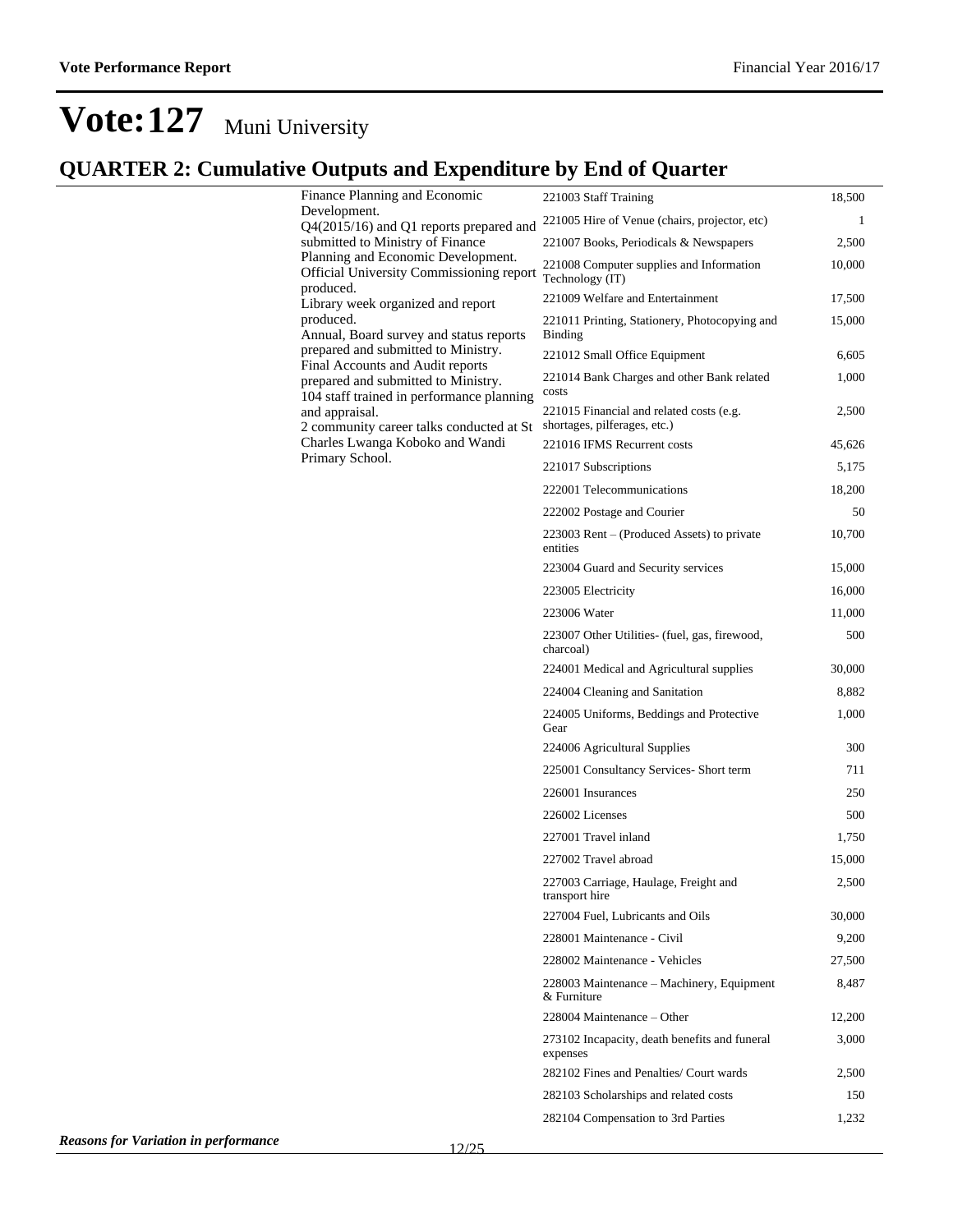### **QUARTER 2: Cumulative Outputs and Expenditure by End of Quarter**

| <b>Annual Planned Outputs</b> | <b>Cumulative Outputs Achieved by</b> | Cumulative Expenditures made by   | $\mathit{UShs}$ |
|-------------------------------|---------------------------------------|-----------------------------------|-----------------|
|                               | <b>End of Quarter</b>                 | the End of the Quarter to         | <i>Thousand</i> |
|                               |                                       | <b>Deliver Cumulative Outputs</b> |                 |

Limited infrastructure for efficient performance.

New reforms that have been introduced support infrastructure for implementation especially expensive internet connections. ICT connectivity is a challenge; the National backbone infrastructure (NBI) has not reached the West Nile region. Framework contract has not been well understood by most heads of department affecting timely procurement.

| <b>Total</b>       | 1,996,106 |
|--------------------|-----------|
| Wage Recurrent     | 1,329,888 |
| Non Wage Recurrent | 636,048   |
| AIA                | 30,171    |
| Outputs Funded     |           |

#### **Output: 51 Guild Services** Guild Government supported. Dean and Guild Leaders attended the Annual Deans and Guild Leaders conference at Mbarara University of Science and Technology. 3 Guild Council meetings held, minutes produced and presented to management. 6 Guild Council Executive meetings held and minutes produced. 1Finacial literacy training conducted for the students. Guild web page opened and functional. Students mobilized and participated in District Tertiary Tournament. Students participated in the national independence event. Guild leaders went for bench marking. **Item Spent** 262101 Contributions to International Organisations (Current) 5,000

#### *Reasons for Variation in performance*

Limited fund for Guild activities. Lack of transport means.

| 5,000    | <b>Total</b>          |
|----------|-----------------------|
| $\theta$ | <b>Wage Recurrent</b> |
| 5,000    | Non Wage Recurrent    |
| $\theta$ | AIA                   |
|          |                       |

#### **Output: 52 Contributions to Research and International Organisations**

| Make contributions to research materials University admitted into RUFORUM and Item                                                   |                         | Spent |
|--------------------------------------------------------------------------------------------------------------------------------------|-------------------------|-------|
| Academic regional Universities forum for 262101 Contributions to International<br>Agriculture.<br>Made contribution to CUUL and ULIA | Organisations (Current) | 7.500 |

#### *Reasons for Variation in performance*

Available fund could not allow us contribute to many partners.

| 7,500            | <b>Total</b>          |  |
|------------------|-----------------------|--|
| $\boldsymbol{0}$ | <b>Wage Recurrent</b> |  |
| 7,500            | Non Wage Recurrent    |  |
| $\overline{0}$   | AIA                   |  |
|                  |                       |  |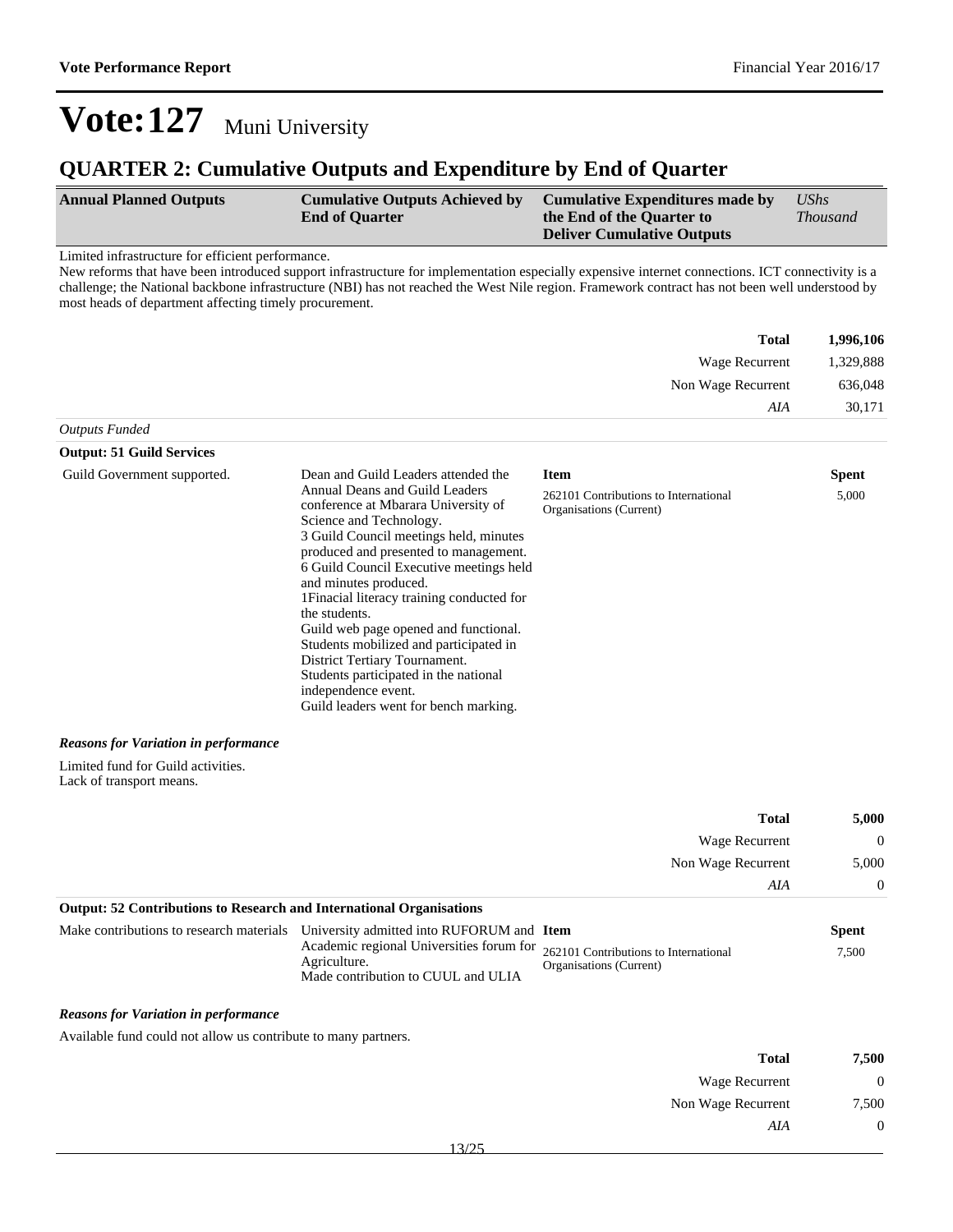## **QUARTER 2: Cumulative Outputs and Expenditure by End of Quarter**

| <b>Annual Planned Outputs</b>                                                                       | <b>Cumulative Outputs Achieved by</b><br><b>End of Quarter</b>                                                                                                                                                                                                                             | <b>Cumulative Expenditures made by</b><br>the End of the Quarter to<br><b>Deliver Cumulative Outputs</b> | <b>UShs</b><br><b>Thousand</b> |
|-----------------------------------------------------------------------------------------------------|--------------------------------------------------------------------------------------------------------------------------------------------------------------------------------------------------------------------------------------------------------------------------------------------|----------------------------------------------------------------------------------------------------------|--------------------------------|
| Capital Purchases                                                                                   |                                                                                                                                                                                                                                                                                            |                                                                                                          |                                |
| <b>Output: 71 Acquisition of Land by Government</b>                                                 |                                                                                                                                                                                                                                                                                            | <b>Item</b>                                                                                              | <b>Spent</b>                   |
| <b>Reasons for Variation in performance</b>                                                         |                                                                                                                                                                                                                                                                                            |                                                                                                          |                                |
|                                                                                                     |                                                                                                                                                                                                                                                                                            | <b>Total</b>                                                                                             | $\bf{0}$                       |
|                                                                                                     |                                                                                                                                                                                                                                                                                            | Wage Recurrent                                                                                           | 0                              |
|                                                                                                     |                                                                                                                                                                                                                                                                                            | Non Wage Recurrent                                                                                       | 0                              |
|                                                                                                     |                                                                                                                                                                                                                                                                                            | AIA                                                                                                      | 0                              |
| <b>Output: 72 Government Buildings and Administrative Infrastructure</b>                            |                                                                                                                                                                                                                                                                                            |                                                                                                          |                                |
|                                                                                                     |                                                                                                                                                                                                                                                                                            | <b>Item</b>                                                                                              | <b>Spent</b>                   |
| <b>Reasons for Variation in performance</b>                                                         |                                                                                                                                                                                                                                                                                            |                                                                                                          |                                |
|                                                                                                     |                                                                                                                                                                                                                                                                                            | <b>Total</b>                                                                                             | 0                              |
|                                                                                                     |                                                                                                                                                                                                                                                                                            | Wage Recurrent                                                                                           | 0                              |
|                                                                                                     |                                                                                                                                                                                                                                                                                            | Non Wage Recurrent                                                                                       | 0                              |
|                                                                                                     |                                                                                                                                                                                                                                                                                            | AIA                                                                                                      | 0                              |
|                                                                                                     |                                                                                                                                                                                                                                                                                            | <b>Total For SubProgramme</b>                                                                            | 3,525,509                      |
|                                                                                                     |                                                                                                                                                                                                                                                                                            | Wage Recurrent                                                                                           | 1,765,124                      |
|                                                                                                     |                                                                                                                                                                                                                                                                                            | Non Wage Recurrent                                                                                       | 1,708,029                      |
|                                                                                                     |                                                                                                                                                                                                                                                                                            | AIA                                                                                                      | 52,355                         |
| <b>Development Projects</b>                                                                         |                                                                                                                                                                                                                                                                                            |                                                                                                          |                                |
| Project: 1298 Support to Muni Infrastructure Development                                            |                                                                                                                                                                                                                                                                                            |                                                                                                          |                                |
| Capital Purchases                                                                                   |                                                                                                                                                                                                                                                                                            |                                                                                                          |                                |
| <b>Output: 71 Acquisition of Land by Government</b>                                                 |                                                                                                                                                                                                                                                                                            |                                                                                                          |                                |
| 1st Phase Master Plan drawings for Bidi Inception works on Design for selected<br>Bidi and Paroketo | buildings in the master plan<br>(Multipurpose block, Health science,<br>Agricultural workshop and main library<br>being completed- Consultant- Echo<br>shelter.<br>Inception works on energy needs<br>assessment completed and presented to<br>management. Consultant Global Solar<br>Ltd. | <b>Item</b><br>281504 Monitoring, Supervision & Appraisal<br>of capital works                            | <b>Spent</b><br>35,750         |
| <b>Reasons for Variation in performance</b>                                                         |                                                                                                                                                                                                                                                                                            |                                                                                                          |                                |
| Available fund could not allow us engage the service provider as earlier planned.                   |                                                                                                                                                                                                                                                                                            |                                                                                                          |                                |
|                                                                                                     |                                                                                                                                                                                                                                                                                            | <b>Total</b>                                                                                             | 35,750                         |
|                                                                                                     |                                                                                                                                                                                                                                                                                            | GoU Development                                                                                          | 35,750                         |
|                                                                                                     |                                                                                                                                                                                                                                                                                            | <b>External Financing</b>                                                                                | $\boldsymbol{0}$               |
|                                                                                                     |                                                                                                                                                                                                                                                                                            | AIA                                                                                                      | $\boldsymbol{0}$               |
| Output: 72 Government Buildings and Administrative Infrastructure                                   | 14/25                                                                                                                                                                                                                                                                                      |                                                                                                          |                                |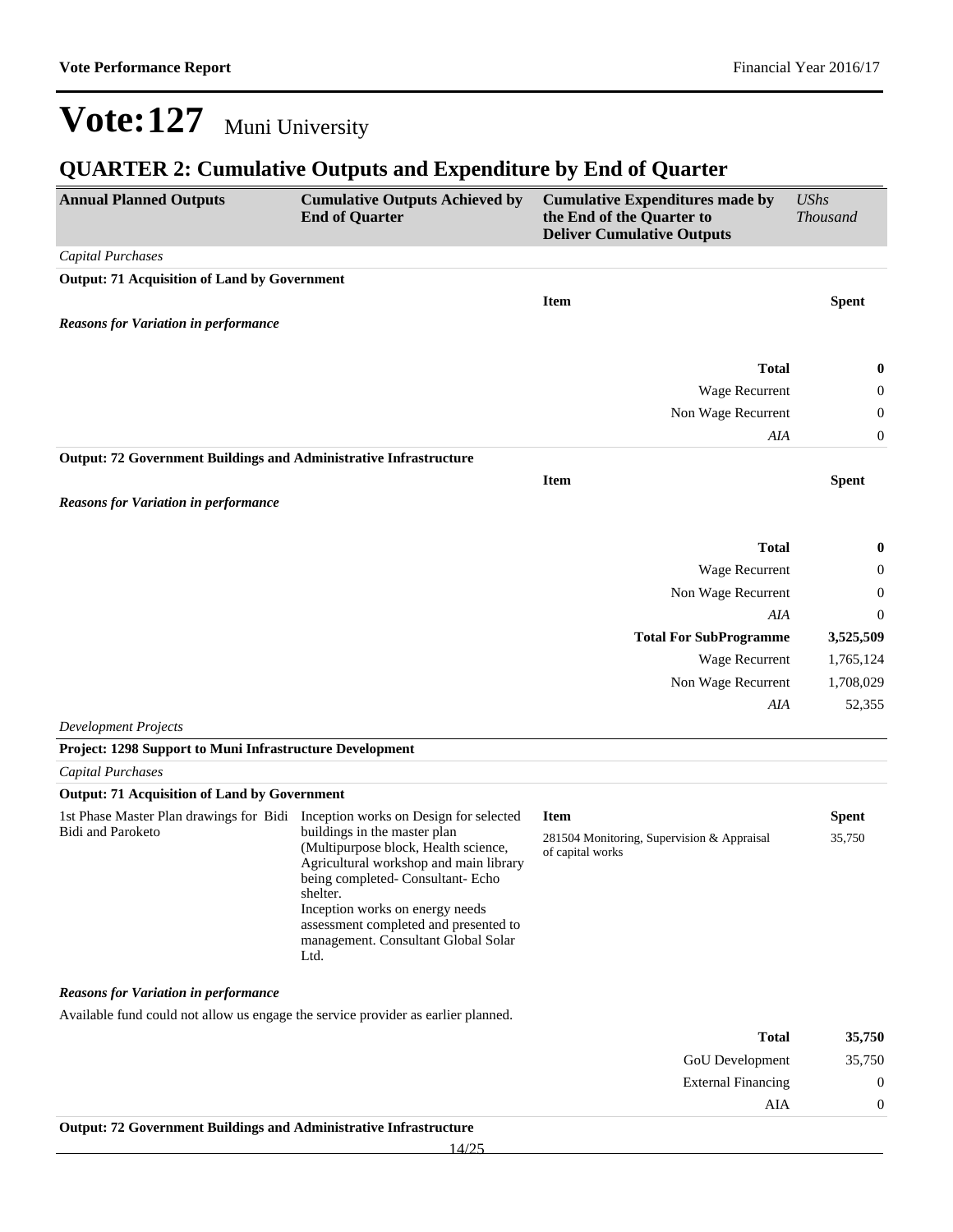### **QUARTER 2: Cumulative Outputs and Expenditure by End of Quarter**

| <b>Annual Planned Outputs</b> | <b>Cumulative Outputs Achieved by</b><br><b>End of Quarter</b>                                                                                                                                                                                                                                                                                                                                                                  | <b>Cumulative Expenditures made by</b><br>the End of the Quarter to<br><b>Deliver Cumulative Outputs</b> | $\mathit{UShs}$<br><i>Thousand</i> |
|-------------------------------|---------------------------------------------------------------------------------------------------------------------------------------------------------------------------------------------------------------------------------------------------------------------------------------------------------------------------------------------------------------------------------------------------------------------------------|----------------------------------------------------------------------------------------------------------|------------------------------------|
| 1st phase fencing             | 1 incinerator constructed completed.                                                                                                                                                                                                                                                                                                                                                                                            | <b>Item</b>                                                                                              | <b>Spent</b>                       |
|                               | Partitioning of the Laboratory and lecture<br>rooms ongoing (Office partitioning<br>finished awaiting varnish and glazing;<br>construction of worktops completed<br>awaiting surface finishing; partitioning of<br>science laboratory completed; laboratory<br>and furniture works in progress).<br>1 lawn Mower Shaded construction<br>completed.<br>Perimeter fencing of the University main<br>campus (Muni Hill) - on going | 312101 Non-Residential Buildings                                                                         | 488,050                            |

#### *Reasons for Variation in performance*

Some of the projects were ongoing and rolled this FY and also under release of development fund could not allow us engage service providers for all new projects at once.

|                                                                                       |                                                                                                                              | <b>Total</b>                   | 488,050        |
|---------------------------------------------------------------------------------------|------------------------------------------------------------------------------------------------------------------------------|--------------------------------|----------------|
|                                                                                       |                                                                                                                              | GoU Development                | 394,875        |
|                                                                                       |                                                                                                                              | <b>External Financing</b>      | $\overline{0}$ |
|                                                                                       |                                                                                                                              | AIA                            | 93,175         |
| <b>Output: 75 Purchase of Motor Vehicles and Other Transport Equipment</b>            |                                                                                                                              |                                |                |
| 1st Phase procure 1 Station wagon Above Procurement of Station Wagon for VC           |                                                                                                                              | <b>Item</b>                    | <b>Spent</b>   |
| 3000cc.<br>1 Sedan Pool car                                                           | already initiated                                                                                                            | 312201 Transport Equipment     | 154,375        |
| <b>Reasons for Variation in performance</b>                                           |                                                                                                                              |                                |                |
| Available fund could not allow us engage the service provider to deliver the vehicle. |                                                                                                                              |                                |                |
|                                                                                       |                                                                                                                              | <b>Total</b>                   | 154,375        |
|                                                                                       |                                                                                                                              | <b>GoU</b> Development         | 154,375        |
|                                                                                       |                                                                                                                              | <b>External Financing</b>      | $\overline{0}$ |
|                                                                                       |                                                                                                                              | AIA                            | $\overline{0}$ |
| Output: 76 Purchase of Office and ICT Equipment, including Software                   |                                                                                                                              |                                |                |
| 1st Phase procure 40 Computers-desktop, 5 desktop and 5 laptop computers              |                                                                                                                              | <b>Item</b>                    | <b>Spent</b>   |
| 20 Laptops,<br>5 Projectors,                                                          | procured.<br>Internet infrastructure established-<br>ongoing<br>1 laminator and 1 refrigerator procured.<br>3ipads procured. | 312202 Machinery and Equipment | 121,513        |
|                                                                                       |                                                                                                                              |                                |                |

#### *Reasons for Variation in performance*

Available fund could not allow the service providers to deliver all the items on time as requested.

| 121,513        | <b>Total</b>              |
|----------------|---------------------------|
| 41,649         | GoU Development           |
| $\overline{0}$ | <b>External Financing</b> |
| 79,864         | AIA                       |
|                |                           |

#### **Output: 78 Purchase of Office and Residential Furniture and Fittings**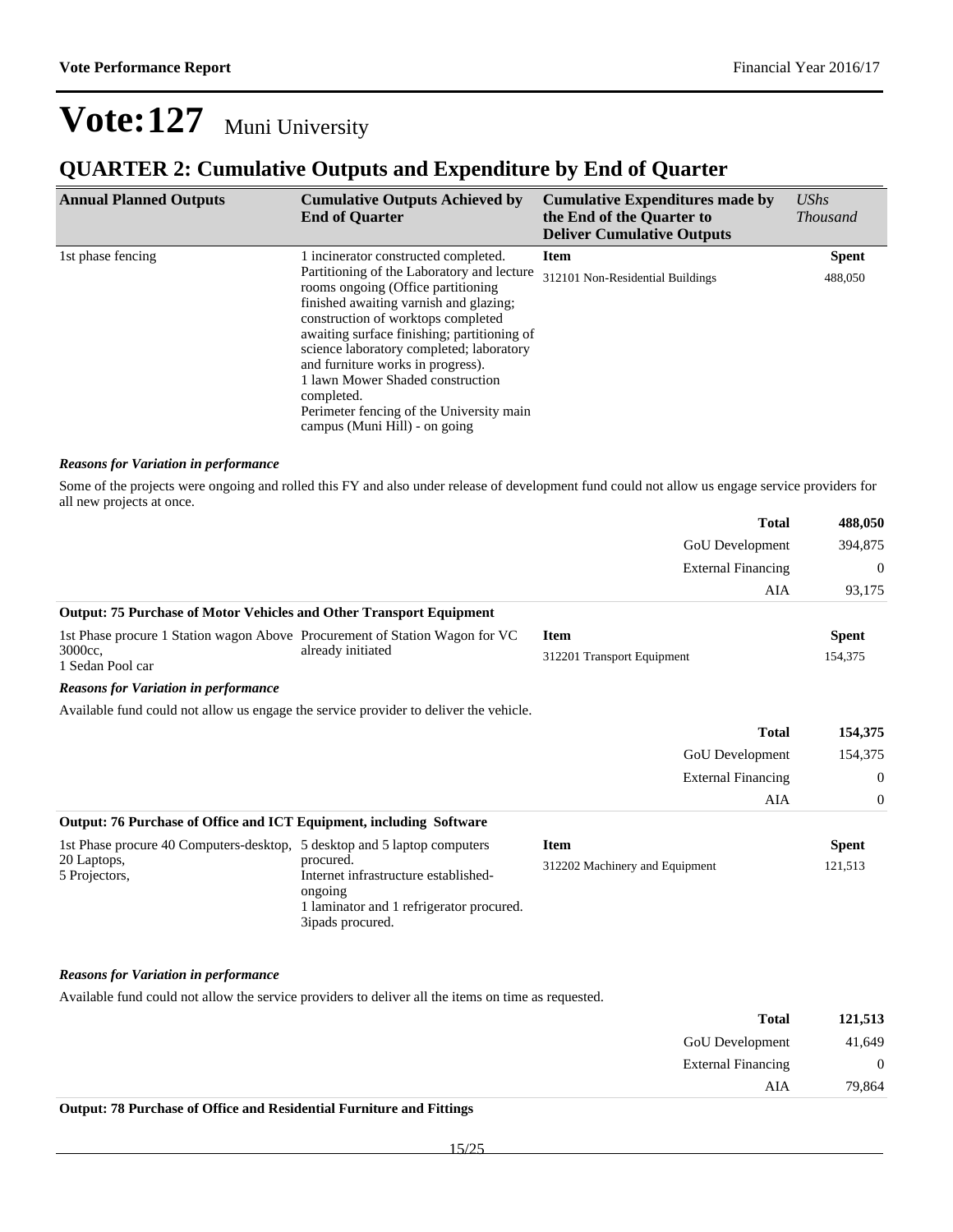## **QUARTER 2: Cumulative Outputs and Expenditure by End of Quarter**

| <b>Annual Planned Outputs</b>                                                                                                                                                    | <b>Cumulative Outputs Achieved by</b><br><b>End of Quarter</b>                                                                                                                                                                                                                                                                                                                                                                                                                                     | <b>Cumulative Expenditures made by</b><br>the End of the Quarter to<br><b>Deliver Cumulative Outputs</b> | <b>UShs</b><br><i>Thousand</i> |
|----------------------------------------------------------------------------------------------------------------------------------------------------------------------------------|----------------------------------------------------------------------------------------------------------------------------------------------------------------------------------------------------------------------------------------------------------------------------------------------------------------------------------------------------------------------------------------------------------------------------------------------------------------------------------------------------|----------------------------------------------------------------------------------------------------------|--------------------------------|
| Procure                                                                                                                                                                          | Purchase of Furniture for the faculty (374 Item                                                                                                                                                                                                                                                                                                                                                                                                                                                    |                                                                                                          | <b>Spent</b>                   |
| Procure 50 Lecture Chairs,<br>7 Office desks,<br>10 Office shelves,<br>10 Visitor chairs-single,<br>3 Visitor chaors - 3 in 1<br>10 Office chairs.<br>5 Filing cabinets-metallic | lecture chairs, 60 laboratory chairs, 25<br>computer tables, 40 nursing laboratory<br>chairs, 20 Nursing tables/worktops, 30<br>chemistry laboratory stools, 10 chemistry<br>lab tables, 30 Physics lab stools/chairs, 10<br>Physics lab tables, 30 Biology lab<br>chairs/stools, 10 Biology lab tables and<br>other furniture.<br>Purchase of 10 Wooden Book shelves,<br>Purchase of a complete unit of Reception<br>furniture, Purchase of 100 Library Chairs<br>procurement processes initiated | 312203 Furniture & Fixtures                                                                              | 109,369                        |

#### *Reasons for Variation in performance*

Available fund could not allow us engage the service providers to deliver all the items.

| 109,369        | <b>Total</b>                  |
|----------------|-------------------------------|
| 65,000         | GoU Development               |
| $\overline{0}$ | <b>External Financing</b>     |
| 44,369         | AIA                           |
| 909,057        | <b>Total For SubProgramme</b> |
| 691,649        | <b>GoU</b> Development        |
| $\overline{0}$ | <b>External Financing</b>     |
| 217,408        | AIA                           |
| 4,434,566      | <b>GRAND TOTAL</b>            |
| 1,765,124      | Wage Recurrent                |
| 1,708,029      | Non Wage Recurrent            |
| 691,649        | GoU Development               |
| $\overline{0}$ | <b>External Financing</b>     |
| 269,764        | AIA                           |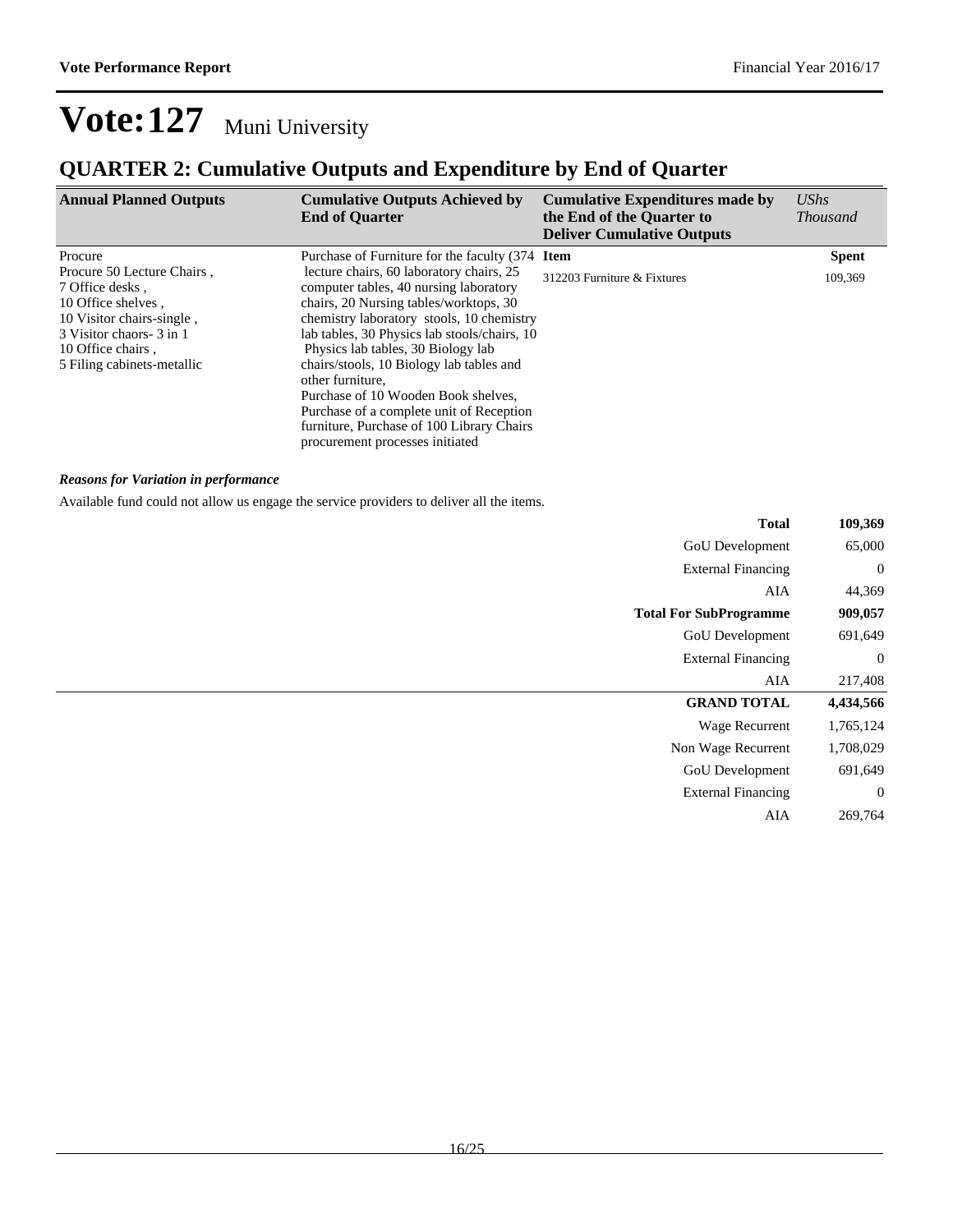### **QUARTER 2: Outputs and Expenditure in Quarter**

| <b>Outputs Planned in Quarter</b>                                            | <b>Actual Outputs Achieved in</b><br><b>Ouarter</b>                                                                                                      | <b>Expenditures incurred in the</b><br><b>Quarter to deliver outputs</b> | <b>UShs</b><br><i>Thousand</i> |
|------------------------------------------------------------------------------|----------------------------------------------------------------------------------------------------------------------------------------------------------|--------------------------------------------------------------------------|--------------------------------|
| <b>Program: 51 Delivery of Tertiary Education and Research</b>               |                                                                                                                                                          |                                                                          |                                |
| Recurrent Programmes                                                         |                                                                                                                                                          |                                                                          |                                |
| <b>Subprogram: 01 Headquarters</b>                                           |                                                                                                                                                          |                                                                          |                                |
| <b>Outputs Provided</b>                                                      |                                                                                                                                                          |                                                                          |                                |
| <b>Output: 01 Teaching and Training</b>                                      |                                                                                                                                                          |                                                                          |                                |
| 10 weeks of lectures conducted for all the                                   | 10 weeks of lectures conducted for all the                                                                                                               | <b>Item</b>                                                              | <b>Spent</b>                   |
| four programs of Nursing, Education,<br>Computer science and Information     | four programs of Nursing, Education,                                                                                                                     | 211101 General Staff Salaries                                            | 169,258                        |
| science.                                                                     | Computer science and Information<br>science.                                                                                                             | 211103 Allowances                                                        | 280,506                        |
| 1 Faculty Board Meetings held and                                            | 1 Faculty Board Meetings held and                                                                                                                        | 212101 Social Security Contributions                                     | 16,926                         |
| minutes produced.<br>1 Semester Examination (i.e. first)                     | minutes produced.<br>1 Semester Examination ( <i>i.e.</i> first                                                                                          | 213001 Medical expenses (To employees)                                   | 7,500                          |
| conducted and results compiled.                                              | Semester) conducted (335 students) and                                                                                                                   | 221001 Advertising and Public Relations                                  | 10,000                         |
| 2 progressive assessment conducted in all<br>programs of Nursing, Education, | results compiled.<br>2 progressive assessments conducted in all                                                                                          | 221002 Workshops and Seminars                                            | 1,447                          |
| Computer science and Information                                             | programs of Nursing, Education,                                                                                                                          | 221003 Staff Training                                                    | 5,000                          |
| science.<br>34 Academic staff paid monthly salary.                           | Computer science and Information<br>science.<br>34 Academic staff paid monthly salary.<br>Draft School practice manual and<br>assessment tools developed | 221004 Recruitment Expenses                                              | 10,000                         |
| School practice manual and assessment                                        |                                                                                                                                                          | 221007 Books, Periodicals & Newspapers                                   | 97,500                         |
| tools developed and approved for use.<br>86 ISM and ITM final year projects  |                                                                                                                                                          | 221008 Computer supplies and Information<br>Technology (IT)              | 25,000                         |
| supervise and marked.                                                        | 86 ISM and ITM final year projects<br>supervised.                                                                                                        | 221009 Welfare and Entertainment                                         | 12,500                         |
|                                                                              |                                                                                                                                                          | 221011 Printing, Stationery, Photocopying and<br>Binding                 | 30,000                         |
|                                                                              |                                                                                                                                                          | 221012 Small Office Equipment                                            | 2,895                          |
|                                                                              |                                                                                                                                                          | 222001 Telecommunications                                                | 12,500                         |
|                                                                              |                                                                                                                                                          | 224004 Cleaning and Sanitation                                           | 3,618                          |
|                                                                              |                                                                                                                                                          | 224005 Uniforms, Beddings and Protective<br>Gear                         | 50                             |
|                                                                              |                                                                                                                                                          | 224006 Agricultural Supplies                                             | 35,000                         |
|                                                                              |                                                                                                                                                          | 225001 Consultancy Services- Short term                                  | 289                            |
|                                                                              |                                                                                                                                                          | 227001 Travel inland                                                     | 20,000                         |
|                                                                              |                                                                                                                                                          | 227002 Travel abroad                                                     | 10,000                         |
|                                                                              |                                                                                                                                                          | 273102 Incapacity, death benefits and funeral<br>expenses                | 1,500                          |
|                                                                              |                                                                                                                                                          | 282102 Fines and Penalties/ Court wards                                  | 500                            |
|                                                                              |                                                                                                                                                          | 282103 Scholarships and related costs                                    | 1,500                          |
|                                                                              |                                                                                                                                                          | 282104 Compensation to 3rd Parties                                       | 816                            |
|                                                                              |                                                                                                                                                          | $282151$ Fines and Penalties – to other govt<br>units                    | 22,185                         |

#### *Reasons for Variation in performance*

Attracting and retaining staff in some of the programs. Inadequate equipment for practical although the procurement process has now been initiated.

| 776,491 | <b>Total</b>       |
|---------|--------------------|
| 169,258 | Wage Recurrent     |
| 585,048 | Non Wage Recurrent |
| 22,185  | AIA                |
|         |                    |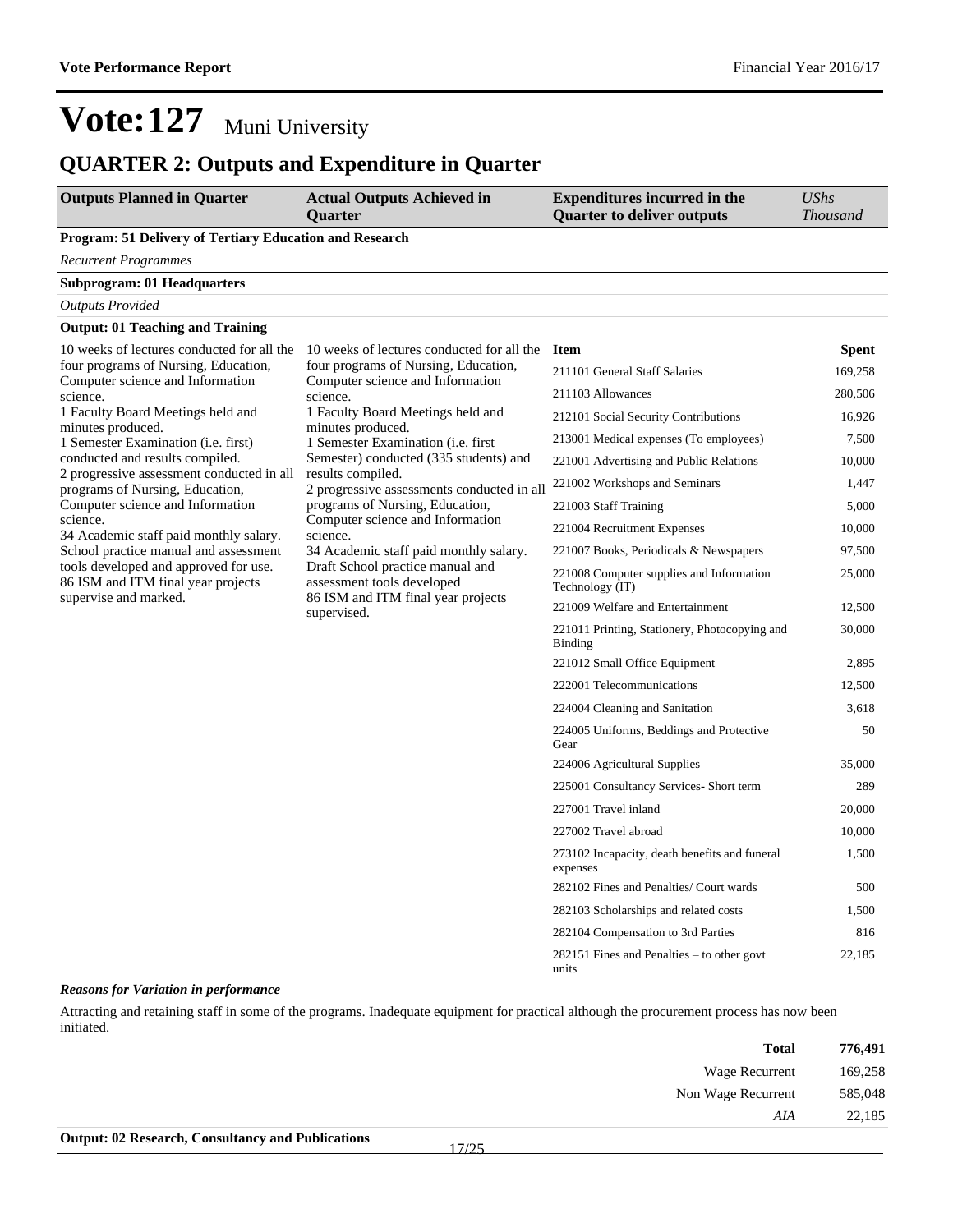### **QUARTER 2: Outputs and Expenditure in Quarter**

| <b>Outputs Planned in Quarter</b>                                                          | <b>Actual Outputs Achieved in</b><br><b>Ouarter</b>                                                                                                                                                   | <b>Expenditures incurred in the</b><br><b>Quarter to deliver outputs</b> | <b>UShs</b><br><b>Thousand</b> |
|--------------------------------------------------------------------------------------------|-------------------------------------------------------------------------------------------------------------------------------------------------------------------------------------------------------|--------------------------------------------------------------------------|--------------------------------|
|                                                                                            |                                                                                                                                                                                                       |                                                                          |                                |
| Planned to conduct laboratory experiment                                                   | Conducted laboratory experiment on the                                                                                                                                                                | <b>Item</b>                                                              | <b>Spent</b>                   |
| on the cowpea.                                                                             | cowpea and M&E carried by NARO CGS.<br>4 grant proposals developed for<br>submission to DFID/British Council and                                                                                      | 211101 General Staff Salaries                                            | 24,180                         |
| Continued grant seeking collaboration<br>with the office of VC, DVC and dean of            |                                                                                                                                                                                                       | 211103 Allowances                                                        | 15,789                         |
| faculty.                                                                                   | USAID.                                                                                                                                                                                                | 212101 Social Security Contributions                                     | 3,239                          |
| Planned to collaborate with Galilee                                                        | 1 Training for staff on proposal                                                                                                                                                                      | 213001 Medical expenses (To employees)                                   | 1,500                          |
| International Management Institute –                                                       | development conducted facilitated by Dr                                                                                                                                                               |                                                                          |                                |
| Israel.                                                                                    | Wilson Enzama and Dr Sam Andema.                                                                                                                                                                      | 221001 Advertising and Public Relations                                  | 1,500                          |
| 2 trainings for staff on proposal<br>development to be conducted.                          | 4 manuscripts for Journal Publication<br>developed and approved for publication.<br>1 staff trained on Hybrid Potato Seed<br>development in Nioka, DRC.<br>2 staff supported for studies successfully | 221002 Workshops and Seminars                                            | 1,000                          |
| Draft concept for skills development                                                       |                                                                                                                                                                                                       | 221003 Staff Training                                                    | 500                            |
| approved<br>4 prospective members of Research ethics<br>Committee inducted and functional. |                                                                                                                                                                                                       | 221011 Printing, Stationery, Photocopying and<br>Binding                 | 5,000                          |
| 1 manuscript published in the Journal.                                                     | completed (Phelix Mbabazi Businge -<br>PHD in management information systems                                                                                                                          | 221012 Small Office Equipment                                            | 500                            |
| 3 manuscripts for Journal Publication                                                      | and Francis Nyeko - PGD in procurement<br>and supply chain management)<br>Draft research poly developed.                                                                                              | 222001 Telecommunications                                                | 1,000                          |
| developed and being reviewed.                                                              |                                                                                                                                                                                                       | 227001 Travel inland                                                     | 5,000                          |
|                                                                                            |                                                                                                                                                                                                       | 228003 Maintenance – Machinery, Equipment<br>& Furniture                 | 13                             |
|                                                                                            |                                                                                                                                                                                                       | 273102 Incapacity, death benefits and funeral<br>expenses                | 500                            |
|                                                                                            |                                                                                                                                                                                                       | 282102 Fines and Penalties/ Court wards                                  | 250                            |
|                                                                                            |                                                                                                                                                                                                       | 282103 Scholarships and related costs                                    | 500                            |
|                                                                                            |                                                                                                                                                                                                       | 282104 Compensation to 3rd Parties                                       | 500                            |

#### *Reasons for Variation in performance*

This area lacks adequate staff and infrastructure.

| <b>Total</b>               | 60,971   |
|----------------------------|----------|
| Wage Recurrent             | 24,180   |
| Non Wage Recurrent         | 36,791   |
| AIA                        | $\theta$ |
| <b>Output: 03 Outreach</b> |          |

| 5 online news letter's initiated and                                                                                                                                                                                  | <b>Item</b>                                                                                                 | <b>Spent</b> |
|-----------------------------------------------------------------------------------------------------------------------------------------------------------------------------------------------------------------------|-------------------------------------------------------------------------------------------------------------|--------------|
| distributed.                                                                                                                                                                                                          | 211101 General Staff Salaries                                                                               | 169,258      |
| functional.                                                                                                                                                                                                           | 211103 Allowances                                                                                           | 13,565       |
| Draft Media policy guidelines developed<br>and submitted to legal office.<br>4 A' level school students (442 students)<br>hosted for career guidance on programme<br>choices and admission into public<br>university. | 212101 Social Security Contributions                                                                        | 37,246       |
| Jinja Municipality hosted for sensitization                                                                                                                                                                           |                                                                                                             |              |
|                                                                                                                                                                                                                       | University Web page updated and<br>19 Primary School Head teachers from<br>on programmes in the University. |              |

#### *Reasons for Variation in performance*

Not many stakeholders have access or are accessing the University website.

Limited equipment affects data collection and information processing and dissemination.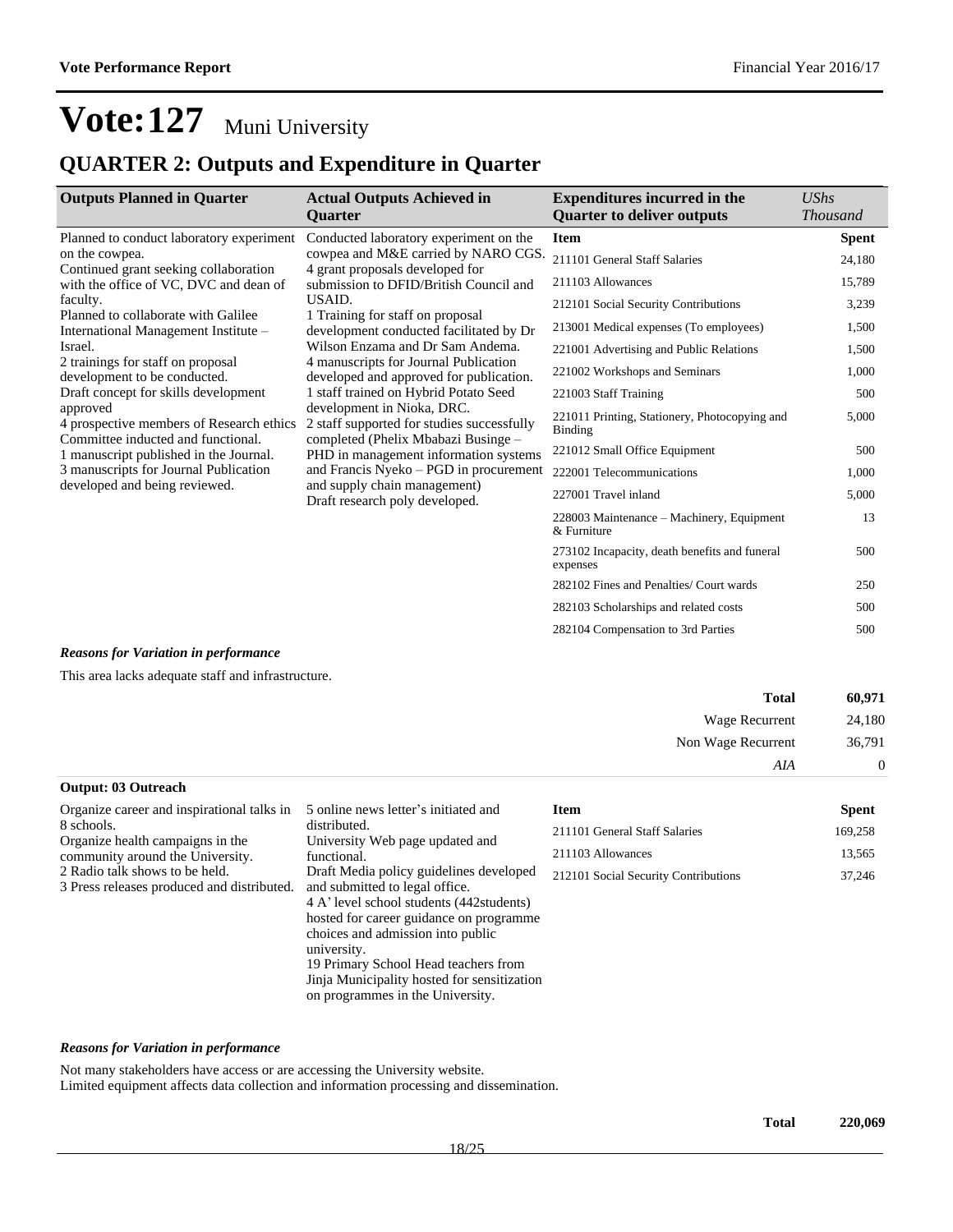### **QUARTER 2: Outputs and Expenditure in Quarter**

| <b>Outputs Planned in Quarter</b>                                                                                                                                                                                                                                                                                                                  | <b>Actual Outputs Achieved in</b><br>Quarter                                                                                                                                                                                                                                                                        | <b>Expenditures incurred in the</b><br><b>Quarter to deliver outputs</b> | UShs<br><b>Thousand</b> |
|----------------------------------------------------------------------------------------------------------------------------------------------------------------------------------------------------------------------------------------------------------------------------------------------------------------------------------------------------|---------------------------------------------------------------------------------------------------------------------------------------------------------------------------------------------------------------------------------------------------------------------------------------------------------------------|--------------------------------------------------------------------------|-------------------------|
|                                                                                                                                                                                                                                                                                                                                                    |                                                                                                                                                                                                                                                                                                                     | Wage Recurrent                                                           | 169,258                 |
|                                                                                                                                                                                                                                                                                                                                                    |                                                                                                                                                                                                                                                                                                                     | Non Wage Recurrent                                                       | 50,811                  |
|                                                                                                                                                                                                                                                                                                                                                    |                                                                                                                                                                                                                                                                                                                     | AIA                                                                      | $\theta$                |
| <b>Output: 04 Students' Welfare</b>                                                                                                                                                                                                                                                                                                                |                                                                                                                                                                                                                                                                                                                     |                                                                          |                         |
| 261 government sponsored students                                                                                                                                                                                                                                                                                                                  | 261 government sponsored students                                                                                                                                                                                                                                                                                   | <b>Item</b>                                                              | <b>Spent</b>            |
| registered and paid living allowances.                                                                                                                                                                                                                                                                                                             | registered and paid living allowances.                                                                                                                                                                                                                                                                              | 211101 General Staff Salaries                                            | 48,360                  |
| 8 student hostels inspected and<br>Private food vendor's facilities inspected<br>recommended for students<br>and recommended.<br>accommodation.<br>386 students, staff and members of                                                                                                                                                              | 211102 Contract Staff Salaries (Incl. Casuals,<br>Temporary)                                                                                                                                                                                                                                                        | 24,180                                                                   |                         |
| 386 students, staff and members of                                                                                                                                                                                                                                                                                                                 | community medical screened and                                                                                                                                                                                                                                                                                      | 211103 Allowances                                                        | 379,578                 |
| community medical screened and report<br>produced.<br>1 meeting held with Male students and<br>minutes produced.<br>1 General meeting held with students on<br>security, social life and mechanism of<br>handling it<br>45 students counseled on various social<br>issues.<br>Conducted 4 meetings with the<br>community were students are living. | vaccinated against Hepatitis B.<br>1 student affairs committee meeting held<br>and report produced.<br>43 students counseled on various social<br>issues.<br>17 sanitary disposable bins procured for<br>female staff and students.<br>2 community evangelizations conducted at<br>Logiri Girls SS and Radio Pacis. | 212101 Social Security Contributions                                     | 7,254                   |

#### *Reasons for Variation in performance*

Turn up of students in some of the planned activities is low since they are all nonresident.

| <b>Total</b>       |
|--------------------|
| Wage Recurrent     |
| Non Wage Recurrent |
| AIA                |
|                    |

#### **Output: 05 Administration and Support Services**

| Final Draft of Visiting and Research                                            | 1 Curriculum completed ( <i>i.e.</i> Bachelor of                                     | <b>Item</b>                                                  | <b>Spent</b> |
|---------------------------------------------------------------------------------|--------------------------------------------------------------------------------------|--------------------------------------------------------------|--------------|
| Academic Guidelines and Staff<br>Development policy guidelines approval         | Science in Agriculture) and approved by<br>council.                                  | 211101 General Staff Salaries                                | 1,160,629    |
| by Council.<br>2 stakeholder meetings held to finalize                          | Policy on student's welfare and guidelines<br>approved by council.                   | 211102 Contract Staff Salaries (Incl. Casuals,<br>Temporary) | 169,258      |
| draft curricular development <i>i.e.</i> Bachelor                               | Vote 127 Muni University BFP prepared                                                | 211103 Allowances                                            | 103,676      |
| of Education (Primary) and Postgraduate<br>Diploma in Education (PGDE).         | and approved by Sector and Ministry of<br>Finance Planning and Economic              | 212101 Social Security Contributions                         | 132,989      |
| Submission of final curriculum <i>i.e.</i>                                      | Development.                                                                         | 213001 Medical expenses (To employees)                       | 16,000       |
| Bachelor of Science Agriculture for<br>approval-by stakeholders including       | Q1 report prepared and submitted to<br>Ministry of Finance Planning and              | 213003 Retrenchment costs                                    | 5,000        |
| <b>Quality Assurance Committee of Senate,</b>                                   | Economic Development.                                                                | 213004 Gratuity Expenses                                     | 48,983       |
| Senate and National Council of Higher<br>Education.                             | 1 University Council meeting held and<br>minutes produced.                           | 221001 Advertising and Public Relations                      | 6,000        |
| 1 University Council meeting held and                                           | University Business plan for ICT support                                             | 221002 Workshops and Seminars                                | 2,553        |
| minutes produced.                                                               | and Incubation centre developed and                                                  | 221003 Staff Training                                        | 18,500       |
| 2 Finance committee meetings held and<br>minutes produced.                      | approved by committee of finance.<br><b>Official University Commissioning report</b> | 221005 Hire of Venue (chairs, projector, etc)                |              |
| 2 Senate meeting held and minutes                                               | produced.                                                                            | 221007 Books, Periodicals & Newspapers                       | 2,500        |
| produced.<br>2 Academic Quality Assurance and<br>Gender mainstreaming Committee | 6 short courses developed<br>Library week organized and report<br>produced.<br>19/25 | 221008 Computer supplies and Information<br>Technology (IT)  | 10,000       |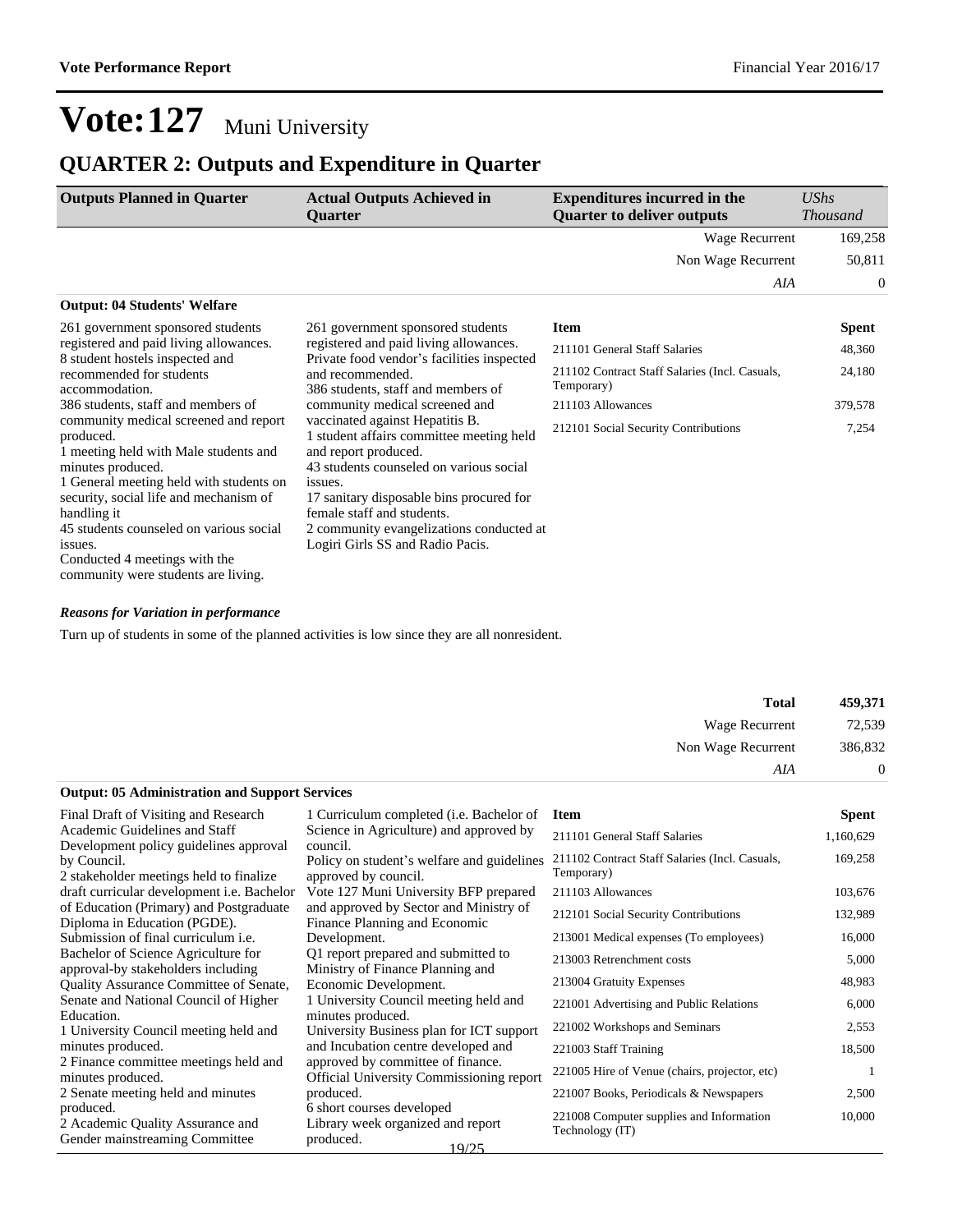### **QUARTER 2: Outputs and Expenditure in Quarter**

| meetings held and minutes produced.                                             | Council and Senate committee meetings                                          | 221009 Welfare and Entertainment                                         | 17,500 |
|---------------------------------------------------------------------------------|--------------------------------------------------------------------------------|--------------------------------------------------------------------------|--------|
| 1 Students Welfare committee meeting<br>held and minutes produced.              | held and minutes produced.<br>Final Audit report (Q4 FY2015/16)                | 221011 Printing, Stationery, Photocopying and                            | 15,000 |
| 3 Appointment Board meetings held and<br>minutes produced.                      | produced.<br>2 community career talks conducted at St                          | <b>Binding</b><br>221012 Small Office Equipment                          | 6,605  |
| 82 staff paid salary.<br>Train staff on PBS.                                    | Charles Lwanga Koboko and Wandi<br>Primary School.                             | 221014 Bank Charges and other Bank related<br>costs                      | 1,000  |
| Q1 report prepared and submitted to<br>MoFPED.                                  | 2 draft curriculum being developed<br>(Bachelor of Business Administration and | 221015 Financial and related costs (e.g.<br>shortages, pilferages, etc.) | 2,500  |
| BFP prepared and Submitted to MoES and Master of Science(Physics))              |                                                                                | 221016 IFMS Recurrent costs                                              | 45,626 |
| Finance.<br>Quarterly financial report prepared and                             |                                                                                | 221017 Subscriptions                                                     | 5,175  |
| submitted to Management, Finance                                                |                                                                                | 222001 Telecommunications                                                | 18,200 |
| Committee and Council.                                                          |                                                                                |                                                                          |        |
| Quarterly Audit report prepared and<br>submitted to Ministry.                   |                                                                                | 222002 Postage and Courier                                               | 50     |
| Server installation in the Library.                                             |                                                                                | 223003 Rent – (Produced Assets) to private<br>entities                   | 10,700 |
| Organization of library week.<br>Development of Repository policy and           |                                                                                | 223004 Guard and Security services                                       | 15,000 |
| Collection Development Policy.                                                  |                                                                                | 223005 Electricity                                                       | 16,000 |
| Creation of special correction and                                              |                                                                                | 223006 Water                                                             | 11,000 |
| Archives.<br>Procurement of Books.<br>Information strategy approval by council. |                                                                                | 223007 Other Utilities- (fuel, gas, firewood,<br>charcoal)               | 500    |
| Marketing of the University: Print Media,                                       |                                                                                | 224001 Medical and Agricultural supplies                                 | 30,000 |
| Radio, press etc.                                                               |                                                                                | 224004 Cleaning and Sanitation                                           | 8,882  |
| Regular updating of files.                                                      |                                                                                | 224005 Uniforms, Beddings and Protective<br>Gear                         | 1,000  |
|                                                                                 |                                                                                | 224006 Agricultural Supplies                                             | 300    |
|                                                                                 |                                                                                | 225001 Consultancy Services- Short term                                  | 711    |
|                                                                                 |                                                                                | 226001 Insurances                                                        | 250    |
|                                                                                 |                                                                                | 226002 Licenses                                                          | 500    |
|                                                                                 |                                                                                | 227001 Travel inland                                                     | 1,750  |
|                                                                                 |                                                                                | 227002 Travel abroad                                                     | 15,000 |
|                                                                                 |                                                                                | 227003 Carriage, Haulage, Freight and<br>transport hire                  | 2,500  |
|                                                                                 |                                                                                | 227004 Fuel, Lubricants and Oils                                         | 30,000 |
|                                                                                 |                                                                                | 228001 Maintenance - Civil                                               | 9,200  |
|                                                                                 |                                                                                | 228002 Maintenance - Vehicles                                            | 27,500 |
|                                                                                 |                                                                                | 228003 Maintenance - Machinery, Equipment<br>& Furniture                 | 8,487  |
|                                                                                 |                                                                                | 228004 Maintenance - Other                                               | 12,200 |
|                                                                                 |                                                                                | 273102 Incapacity, death benefits and funeral<br>expenses                | 3,000  |
|                                                                                 |                                                                                | 282102 Fines and Penalties/ Court wards                                  | 2,500  |
|                                                                                 |                                                                                | 282103 Scholarships and related costs                                    | 150    |
|                                                                                 |                                                                                | 282104 Compensation to 3rd Parties                                       | 1,232  |

#### *Reasons for Variation in performance*

Limited infrastructure for efficient performance.

New reforms that have been introduced support infrastructure for implementation especially expensive internet connections. ICT connectivity is a challenge; the National backbone infrastructure (NBI) has not reached the West Nile region. Framework contract has not been well understood by most heads of department affecting timely procurement.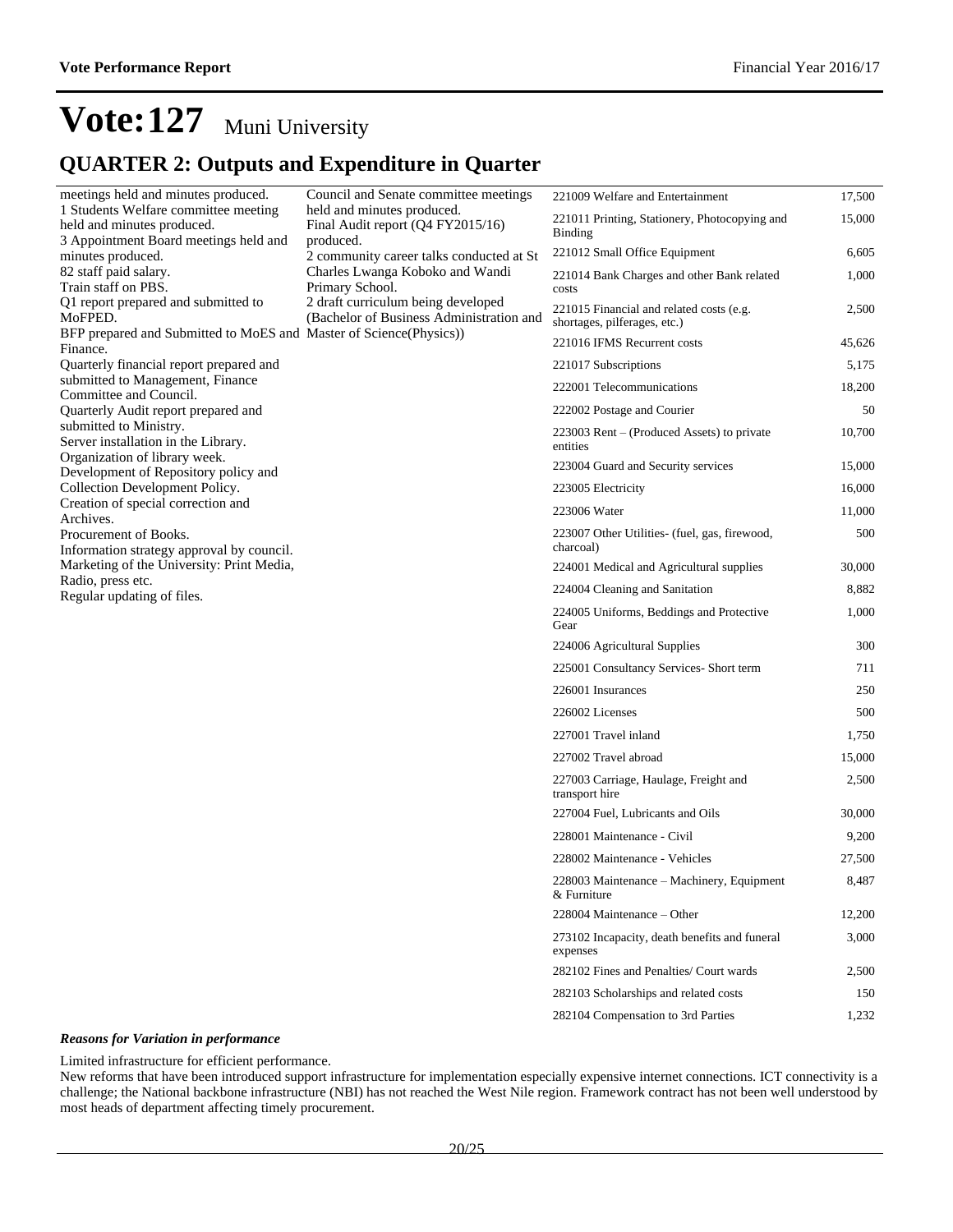## **QUARTER 2: Outputs and Expenditure in Quarter**

| <b>Outputs Planned in Quarter</b>                                                                                                                                    | <b>Actual Outputs Achieved in</b><br>Quarter                                                                                                                                                                               | <b>Expenditures incurred in the</b><br><b>Quarter to deliver outputs</b>        | <b>UShs</b><br><b>Thousand</b> |
|----------------------------------------------------------------------------------------------------------------------------------------------------------------------|----------------------------------------------------------------------------------------------------------------------------------------------------------------------------------------------------------------------------|---------------------------------------------------------------------------------|--------------------------------|
|                                                                                                                                                                      |                                                                                                                                                                                                                            | <b>Total</b>                                                                    | 1,996,106                      |
|                                                                                                                                                                      |                                                                                                                                                                                                                            | Wage Recurrent                                                                  | 1,329,888                      |
|                                                                                                                                                                      |                                                                                                                                                                                                                            | Non Wage Recurrent                                                              | 636,048                        |
|                                                                                                                                                                      |                                                                                                                                                                                                                            | AIA                                                                             | 30,171                         |
| <b>Outputs Funded</b>                                                                                                                                                |                                                                                                                                                                                                                            |                                                                                 |                                |
| <b>Output: 51 Guild Services</b>                                                                                                                                     |                                                                                                                                                                                                                            |                                                                                 |                                |
| 2 Guild Council meetings.<br>Guild web page Updated and functional.<br>2 study tours organized for students.<br>8 Sub committee meetings.<br>2 Public lectures held. | 1 Guild Council meeting held, minute<br>produced<br>6 Guild Council Executive meetings held<br>and minutes produced.<br>Guild election road map developed.<br>Students participated in the national<br>independence event. | <b>Item</b><br>262101 Contributions to International<br>Organisations (Current) | <b>Spent</b><br>5,000          |
| <b>Reasons for Variation in performance</b>                                                                                                                          |                                                                                                                                                                                                                            |                                                                                 |                                |
| Limited fund for Guild activities.<br>Lack of transport means.                                                                                                       |                                                                                                                                                                                                                            |                                                                                 |                                |
|                                                                                                                                                                      |                                                                                                                                                                                                                            | <b>Total</b>                                                                    | 5,000                          |
|                                                                                                                                                                      |                                                                                                                                                                                                                            | <b>Wage Recurrent</b>                                                           | $\mathbf{0}$                   |
|                                                                                                                                                                      |                                                                                                                                                                                                                            | Non Wage Recurrent                                                              | 5,000                          |
|                                                                                                                                                                      |                                                                                                                                                                                                                            | AIA                                                                             | 0                              |
| <b>Output: 52 Contributions to Research and International Organisations</b>                                                                                          |                                                                                                                                                                                                                            |                                                                                 |                                |
| Make contributions to research and<br>organisations: AICAD, IEACL and VCs<br>Forum                                                                                   | University admitted into RUFORUM and<br>Academic regional Universities forum for<br>Agriculture.<br>Made contribution to CUUL and ULIA                                                                                     | <b>Item</b><br>262101 Contributions to International<br>Organisations (Current) | <b>Spent</b><br>7,500          |
| <b>Reasons for Variation in performance</b>                                                                                                                          |                                                                                                                                                                                                                            |                                                                                 |                                |
| Available fund could not allow us contribute to many partners.                                                                                                       |                                                                                                                                                                                                                            |                                                                                 |                                |
|                                                                                                                                                                      |                                                                                                                                                                                                                            | <b>Total</b>                                                                    | 7,500                          |
|                                                                                                                                                                      |                                                                                                                                                                                                                            | Wage Recurrent                                                                  | $\mathbf{0}$                   |
|                                                                                                                                                                      |                                                                                                                                                                                                                            | Non Wage Recurrent                                                              | 7,500                          |
|                                                                                                                                                                      |                                                                                                                                                                                                                            | AIA                                                                             | $\boldsymbol{0}$               |
| <b>Capital Purchases</b>                                                                                                                                             |                                                                                                                                                                                                                            |                                                                                 |                                |
| <b>Output: 71 Acquisition of Land by Government</b>                                                                                                                  |                                                                                                                                                                                                                            |                                                                                 |                                |
|                                                                                                                                                                      |                                                                                                                                                                                                                            | <b>Item</b>                                                                     | <b>Spent</b>                   |
| <b>Reasons for Variation in performance</b>                                                                                                                          |                                                                                                                                                                                                                            |                                                                                 |                                |
|                                                                                                                                                                      |                                                                                                                                                                                                                            |                                                                                 |                                |
|                                                                                                                                                                      |                                                                                                                                                                                                                            | <b>Total</b>                                                                    | 0                              |
|                                                                                                                                                                      |                                                                                                                                                                                                                            | Wage Recurrent                                                                  | 0                              |
|                                                                                                                                                                      |                                                                                                                                                                                                                            | Non Wage Recurrent                                                              | 0                              |
|                                                                                                                                                                      |                                                                                                                                                                                                                            | AIA                                                                             | $\boldsymbol{0}$               |
| <b>Output: 72 Government Buildings and Administrative Infrastructure</b>                                                                                             |                                                                                                                                                                                                                            |                                                                                 |                                |
|                                                                                                                                                                      | 21/25                                                                                                                                                                                                                      | <b>Item</b>                                                                     | <b>Spent</b>                   |
|                                                                                                                                                                      |                                                                                                                                                                                                                            |                                                                                 |                                |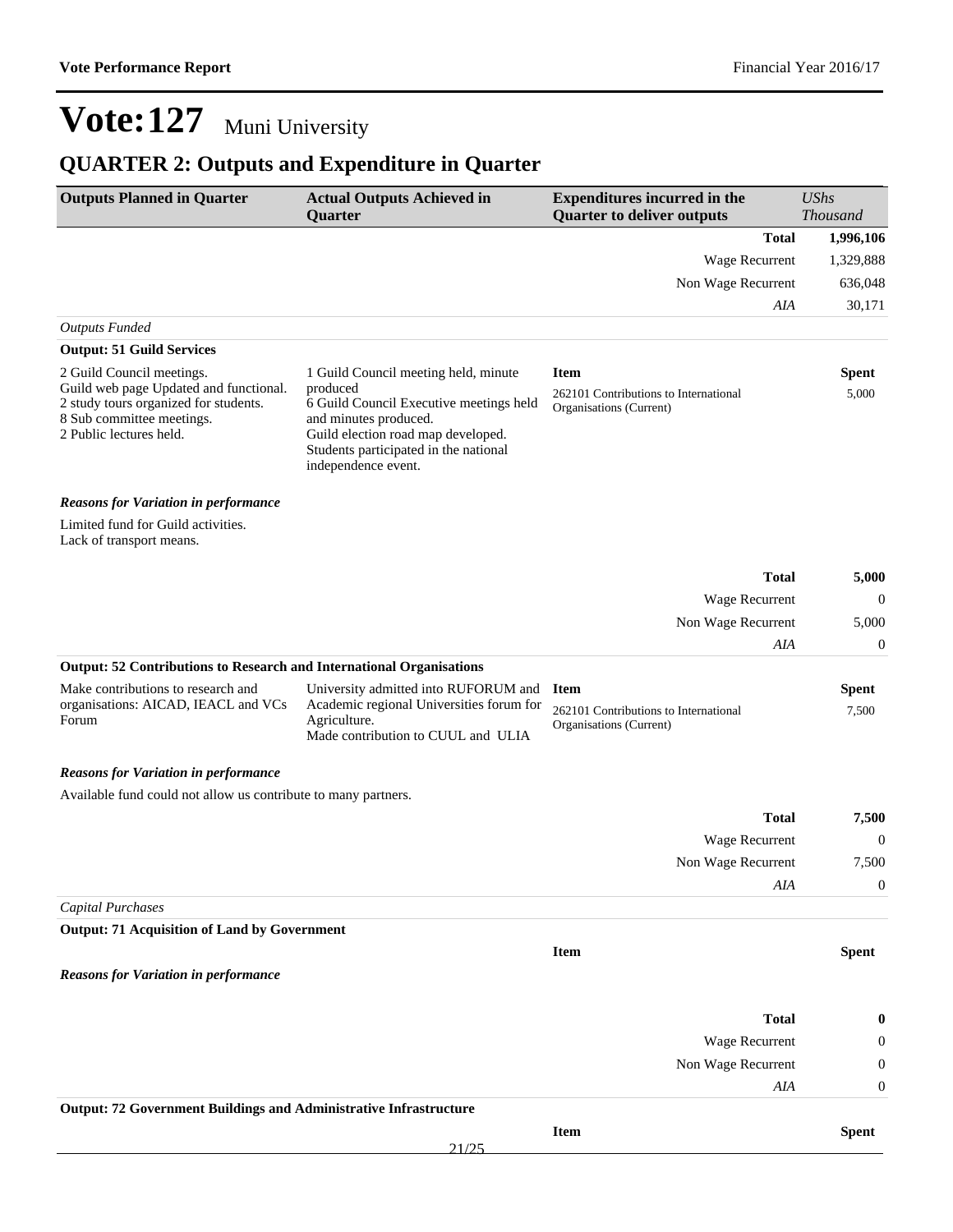## **QUARTER 2: Outputs and Expenditure in Quarter**

| <b>Outputs Planned in Quarter</b>                                                                                                                  | <b>Actual Outputs Achieved in</b><br>Quarter                                                                                                                                                                                                                                                                                                                                                                        | <b>Expenditures incurred in the</b><br><b>Quarter to deliver outputs</b> | <b>UShs</b><br><b>Thousand</b> |
|----------------------------------------------------------------------------------------------------------------------------------------------------|---------------------------------------------------------------------------------------------------------------------------------------------------------------------------------------------------------------------------------------------------------------------------------------------------------------------------------------------------------------------------------------------------------------------|--------------------------------------------------------------------------|--------------------------------|
| <b>Reasons for Variation in performance</b>                                                                                                        |                                                                                                                                                                                                                                                                                                                                                                                                                     |                                                                          |                                |
|                                                                                                                                                    |                                                                                                                                                                                                                                                                                                                                                                                                                     |                                                                          |                                |
|                                                                                                                                                    |                                                                                                                                                                                                                                                                                                                                                                                                                     | <b>Total</b>                                                             | 0                              |
|                                                                                                                                                    |                                                                                                                                                                                                                                                                                                                                                                                                                     | Wage Recurrent                                                           | 0                              |
|                                                                                                                                                    |                                                                                                                                                                                                                                                                                                                                                                                                                     | Non Wage Recurrent                                                       | $\theta$                       |
|                                                                                                                                                    |                                                                                                                                                                                                                                                                                                                                                                                                                     | AIA                                                                      | $\boldsymbol{0}$               |
|                                                                                                                                                    |                                                                                                                                                                                                                                                                                                                                                                                                                     | <b>Total For SubProgramme</b>                                            | 3,525,509                      |
|                                                                                                                                                    |                                                                                                                                                                                                                                                                                                                                                                                                                     | Wage Recurrent                                                           | 1,765,124                      |
|                                                                                                                                                    |                                                                                                                                                                                                                                                                                                                                                                                                                     | Non Wage Recurrent                                                       | 1,708,029                      |
|                                                                                                                                                    |                                                                                                                                                                                                                                                                                                                                                                                                                     | AIA                                                                      | 52,355                         |
| <b>Development Projects</b>                                                                                                                        |                                                                                                                                                                                                                                                                                                                                                                                                                     |                                                                          |                                |
| Project: 1298 Support to Muni Infrastructure Development                                                                                           |                                                                                                                                                                                                                                                                                                                                                                                                                     |                                                                          |                                |
| <b>Capital Purchases</b>                                                                                                                           |                                                                                                                                                                                                                                                                                                                                                                                                                     |                                                                          |                                |
| <b>Output: 71 Acquisition of Land by Government</b>                                                                                                |                                                                                                                                                                                                                                                                                                                                                                                                                     |                                                                          |                                |
| Master planning for Paroketo and Bidibidi Inception works on Design for selected                                                                   |                                                                                                                                                                                                                                                                                                                                                                                                                     | <b>Item</b>                                                              | <b>Spent</b>                   |
| started                                                                                                                                            | buildings in the master plan (Multipurpose<br>block, Health science, Agricultural<br>workshop and main library being<br>completed- Consultant- Echo shelter.<br>Inception works on energy needs<br>assessment completed and presented to<br>management. Consultant Global Solar Ltd.                                                                                                                                | 281504 Monitoring, Supervision & Appraisal<br>of capital works           | 35,750                         |
| <b>Reasons for Variation in performance</b>                                                                                                        |                                                                                                                                                                                                                                                                                                                                                                                                                     |                                                                          |                                |
| Available fund could not allow us engage the service provider as earlier planned.                                                                  |                                                                                                                                                                                                                                                                                                                                                                                                                     |                                                                          |                                |
|                                                                                                                                                    |                                                                                                                                                                                                                                                                                                                                                                                                                     | <b>Total</b>                                                             | 35,750                         |
|                                                                                                                                                    |                                                                                                                                                                                                                                                                                                                                                                                                                     | GoU Development                                                          | 35,750                         |
|                                                                                                                                                    |                                                                                                                                                                                                                                                                                                                                                                                                                     | <b>External Financing</b>                                                | $\boldsymbol{0}$               |
|                                                                                                                                                    |                                                                                                                                                                                                                                                                                                                                                                                                                     | AIA                                                                      | $\boldsymbol{0}$               |
| <b>Output: 72 Government Buildings and Administrative Infrastructure</b>                                                                           |                                                                                                                                                                                                                                                                                                                                                                                                                     |                                                                          |                                |
| Partitioning of the Laboratory and lecture<br>rooms.<br>Completion of the incinerator.<br>Purchase of TPO land.<br>External works in the new site. | 1 incinerator constructed completed.<br>Partitioning of the Laboratory and lecture<br>rooms ongoing (Office partitioning<br>finished awaiting varnish and glazing;<br>construction of worktops completed<br>awaiting surface finishing; partitioning of<br>science laboratory completed; laboratory<br>and furniture works in progress)<br>Perimeter fencing of the University main<br>campus (Muni Hill)- on going | <b>Item</b><br>312101 Non-Residential Buildings                          | <b>Spent</b><br>488,050        |

#### *Reasons for Variation in performance*

Some of the projects were ongoing and rolled this FY and also under release of development fund could not allow us engage service providers for all new projects at once.

**Total 488,050**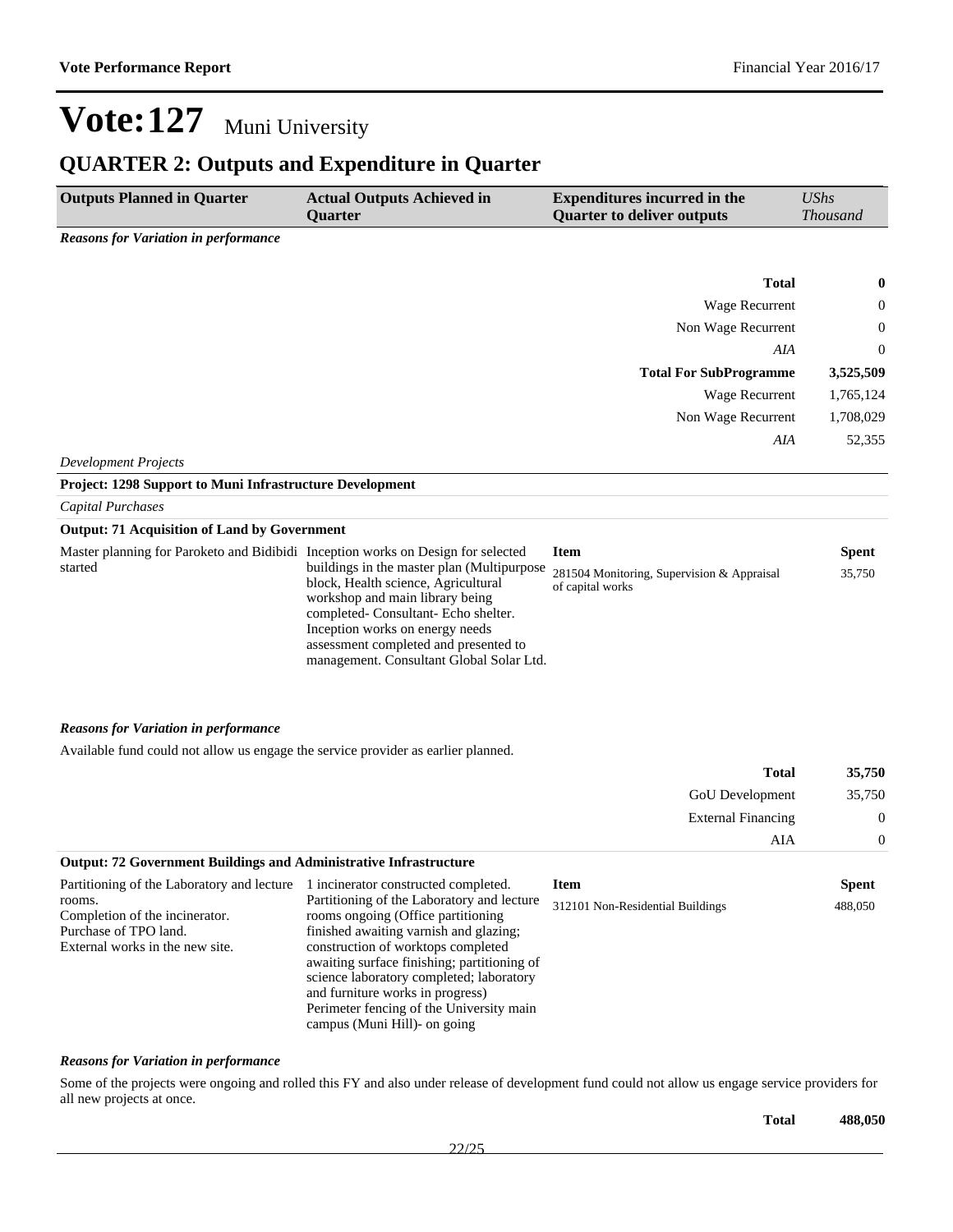### **QUARTER 2: Outputs and Expenditure in Quarter**

| <b>Outputs Planned in Quarter</b>                                                                                                                                                  | <b>Actual Outputs Achieved in</b><br><b>Ouarter</b>                                                       | <b>Expenditures incurred in the</b><br><b>Quarter to deliver outputs</b> | UShs<br><b>Thousand</b> |
|------------------------------------------------------------------------------------------------------------------------------------------------------------------------------------|-----------------------------------------------------------------------------------------------------------|--------------------------------------------------------------------------|-------------------------|
|                                                                                                                                                                                    |                                                                                                           | <b>GoU</b> Development                                                   | 394,875                 |
|                                                                                                                                                                                    |                                                                                                           | <b>External Financing</b>                                                | $\mathbf{0}$            |
|                                                                                                                                                                                    |                                                                                                           | AIA                                                                      | 93,175                  |
| Output: 75 Purchase of Motor Vehicles and Other Transport Equipment                                                                                                                |                                                                                                           |                                                                          |                         |
| Procurement of Station Wagon for VC                                                                                                                                                | Procurement of Station Wagon for VC                                                                       | <b>Item</b>                                                              | <b>Spent</b>            |
|                                                                                                                                                                                    | already initiated                                                                                         | 312201 Transport Equipment                                               | 154,375                 |
| <b>Reasons for Variation in performance</b>                                                                                                                                        |                                                                                                           |                                                                          |                         |
| Available fund could not allow us engage the service provider to deliver the vehicle.                                                                                              |                                                                                                           |                                                                          |                         |
|                                                                                                                                                                                    |                                                                                                           | <b>Total</b>                                                             | 154,375                 |
|                                                                                                                                                                                    |                                                                                                           | <b>GoU</b> Development                                                   | 154,375                 |
|                                                                                                                                                                                    |                                                                                                           | <b>External Financing</b>                                                | 0                       |
|                                                                                                                                                                                    |                                                                                                           | AIA                                                                      | $\overline{0}$          |
| <b>Output: 76 Purchase of Office and ICT Equipment, including Software</b>                                                                                                         |                                                                                                           |                                                                          |                         |
| 20 desktop and 10 laptop computers                                                                                                                                                 | 5 desktop and 5 laptop computers                                                                          | <b>Item</b>                                                              | <b>Spent</b>            |
| procured.<br>Internet infrastructure established.<br>1 laminator and 1 refrigerator procured.<br>3ipads procured.<br>5 projector and projector screens procured. 3 ipads procured. | procured.<br>Internet infrastructure established.-<br>ongoing<br>1 laminator and 1 refrigerator procured. | 312202 Machinery and Equipment                                           | 121,513                 |

#### *Reasons for Variation in performance*

Available fund could not allow the service providers to deliver all the items on time as requested.

| <b>Total</b>                                                                | 121.513  |
|-----------------------------------------------------------------------------|----------|
| <b>GoU</b> Development                                                      | 41,649   |
| <b>External Financing</b>                                                   | $\Omega$ |
| AIA                                                                         | 79.864   |
| <b>Output: 78 Purchase of Office and Residential Furniture and Fittings</b> |          |

#### Purchase of Furniture for the faculty (374 Purchase of Furniture for the faculty (374 lecture chairs, 60 laboratory chairs, 25 computer tables, 40 nursing laboratory chairs, 20 Nursing tables/worktops, 30 chemistry laboratory stools, 10 chemistry lab tables, 30 Physics lab stools/chairs, 10 Physics lab tables, 30 Biology lab chairs/stools, 10 Biology lab tables and other furnitures, Purchase of 10 Wooden Book shelves, Purchase of a complete unit of Reception furniture, Purchase of 100 Library Chairs lecture chairs, 60 laboratory chairs, 25 computer tables, 40 nursing laboratory chairs, 20 Nursing tables/worktops, 30 chemistry laboratory stools, 10 chemistry lab tables, 30 Physics lab stools/chairs, 10 Physics lab tables, 30 Biology lab chairs/stools, 10 Biology lab tables and other furniture, Purchase of 10 Wooden Book shelves, Purchase of a complete unit of Reception furniture, Purchase of 100 Library Chairs procurement processes initiated **Item Spent** 312203 Furniture & Fixtures 109,369

#### *Reasons for Variation in performance*

Available fund could not allow us engage the service providers to deliver all the items.

| 109,369 | <b>Total</b>              |  |
|---------|---------------------------|--|
| 65,000  | <b>GoU</b> Development    |  |
| υ       | <b>External Financing</b> |  |
|         | $- - - -$                 |  |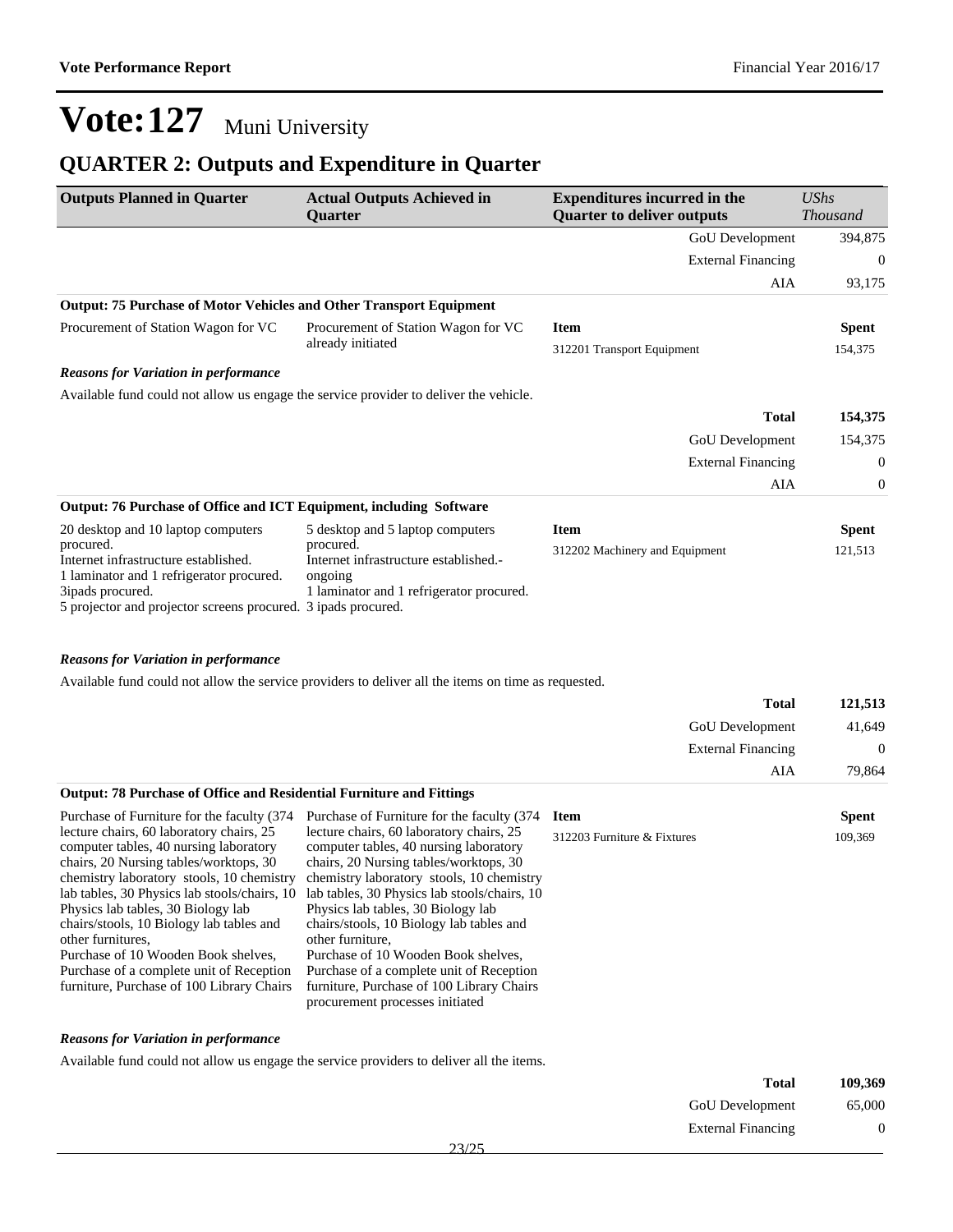## **QUARTER 2: Outputs and Expenditure in Quarter**

| <b>Outputs Planned in Quarter</b> | <b>Actual Outputs Achieved in</b><br><b>Ouarter</b> | <b>Expenditures incurred in the</b><br><b>Quarter to deliver outputs</b> | UShs<br><b>Thousand</b> |
|-----------------------------------|-----------------------------------------------------|--------------------------------------------------------------------------|-------------------------|
|                                   |                                                     | AIA                                                                      | 44,369                  |
|                                   |                                                     | <b>Total For SubProgramme</b>                                            | 909,057                 |
|                                   |                                                     | <b>GoU</b> Development                                                   | 691,649                 |
|                                   |                                                     | <b>External Financing</b>                                                | $\overline{0}$          |
|                                   |                                                     | AIA                                                                      | 217,408                 |
|                                   |                                                     | <b>GRAND TOTAL</b>                                                       | 4,434,566               |
|                                   |                                                     | Wage Recurrent                                                           | 1,765,124               |
|                                   |                                                     | Non Wage Recurrent                                                       | 1,708,029               |
|                                   |                                                     | <b>GoU</b> Development                                                   | 691,649                 |
|                                   |                                                     | <b>External Financing</b>                                                | $\overline{0}$          |
|                                   |                                                     | AIA                                                                      | 269,764                 |